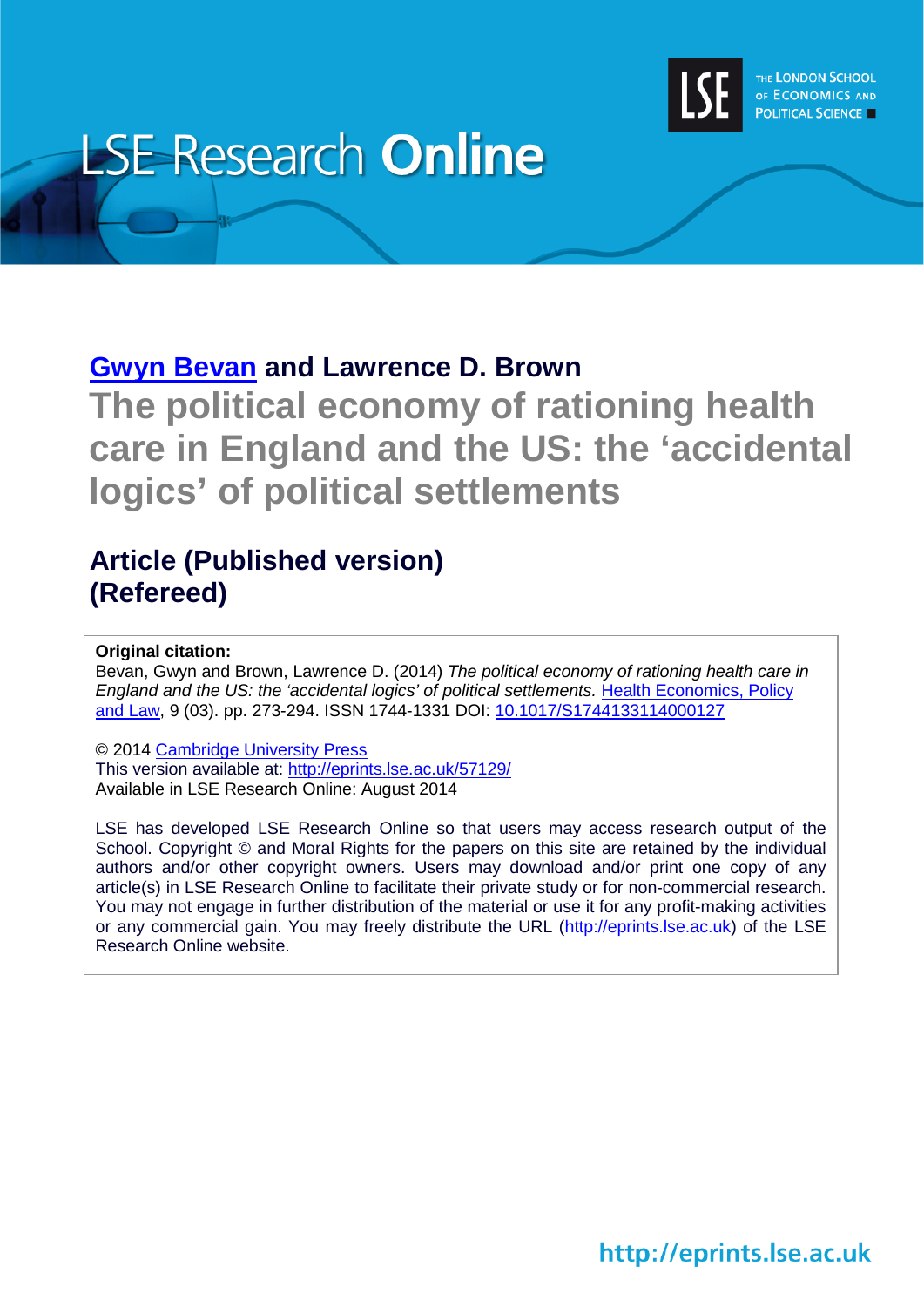## **Health Economics, Policy and Law**

http://journals.cambridge.org/HEP

Additional services for *Health Economics, Policy and Law:*

Email alerts: Click here Subscriptions: Click here Commercial reprints: Click here Terms of use : Click here



### **The political economy of rationing health care in England and the US: the 'accidental logics' of political settlements**

Gwyn Bevan and Lawrence D. Brown

Health Economics, Policy and Law / *FirstView* Article / April 2014, pp 1 - 22 DOI: 10.1017/S1744133114000127, Published online: 23 April 2014

**Link to this article:** http://journals.cambridge.org/abstract\_S1744133114000127

#### **How to cite this article:**

Gwyn Bevan and Lawrence D. Brown The political economy of rationing health care in England and the US: the 'accidental logics' of political settlements . Health Economics, Policy and Law, Available on CJO 2014 doi:10.1017/S1744133114000127

**Request Permissions :** Click here



**Downloaded from http://journals.cambridge.org/HEP, IP address: 86.140.55.209 on 24 Apr 2014**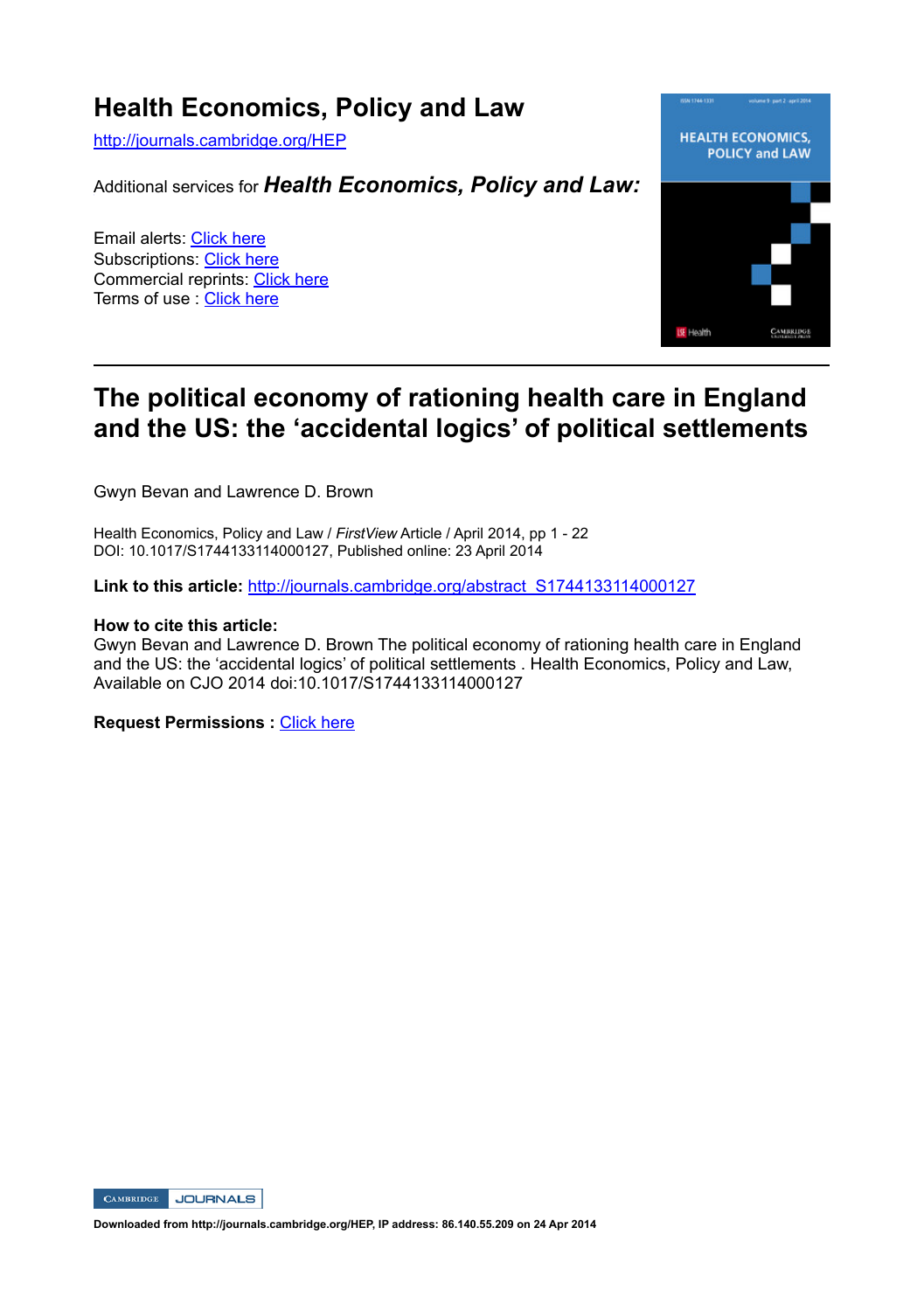## The political economy of rationing health care in England and the US: the 'accidental logics' of political settlements

GWYN BEVAN\* Department of Management, London School of Economics, UK LAWRENCE D. BROWN Deparment of Health Policy and Management, Mailman School of Public Health, Columbia University, USA

Abstract: This article considers how the 'accidental logics' of political settlements for the English National Health Service (NHS) and the Medicare and Medicaid programmes in the United States have resulted in different institutional arrangements and different implicit social contracts for rationing, which we define to be the denial of health care that is beneficial but is deemed to be too costly. This article argues that rationing is designed into the English NHS and designed out of US Medicare; and compares rationing for the elderly in the United States and in England for acute care, care at the end of life, and chronic care.

Submitted 1 September 2013; revised 28 February 2014; accepted 5 March 2014

#### Introduction

This article compares institutional arrangements for, and consequences of, the rationing of health care in England and the United States, which we define to be the denial of health care that is beneficial but is deemed to be too costly. In this introduction we outline the argument we develop in the rest of the paper. We first clarify complexities of nomenclature. There is no single UK National Health Service (NHS); and, following devolution in 1999, there has been increasing divergence of policies between the NHSs of England and Scotland, Wales and Northern Ireland (Connolly et al., [2011\)](#page-20-0). In this article we refer to England where policies for its NHS differ from the other NHSs, and use the United Kingdom where the four NHSs have common features and where the United Kingdom has been used for international comparisons. Within the English NHS, as there have been regular structural reorganisations since 1991 (Klein, [2010](#page-21-0)), we use the term 'purchaser' to cover their successive organisational forms (district health authorities, primary care groups, two types of primary care trusts and clinical commissioning groups from 2013).

<sup>\*</sup>Corresponding to: Gwyn Bevan, Department of Management, London School of Economics and Political Science, Houghton Street, WC2A 2AE London. Email: [R.G.Bevan@lse.ac.uk](mailto:R.G.Bevan@lse.ac.uk)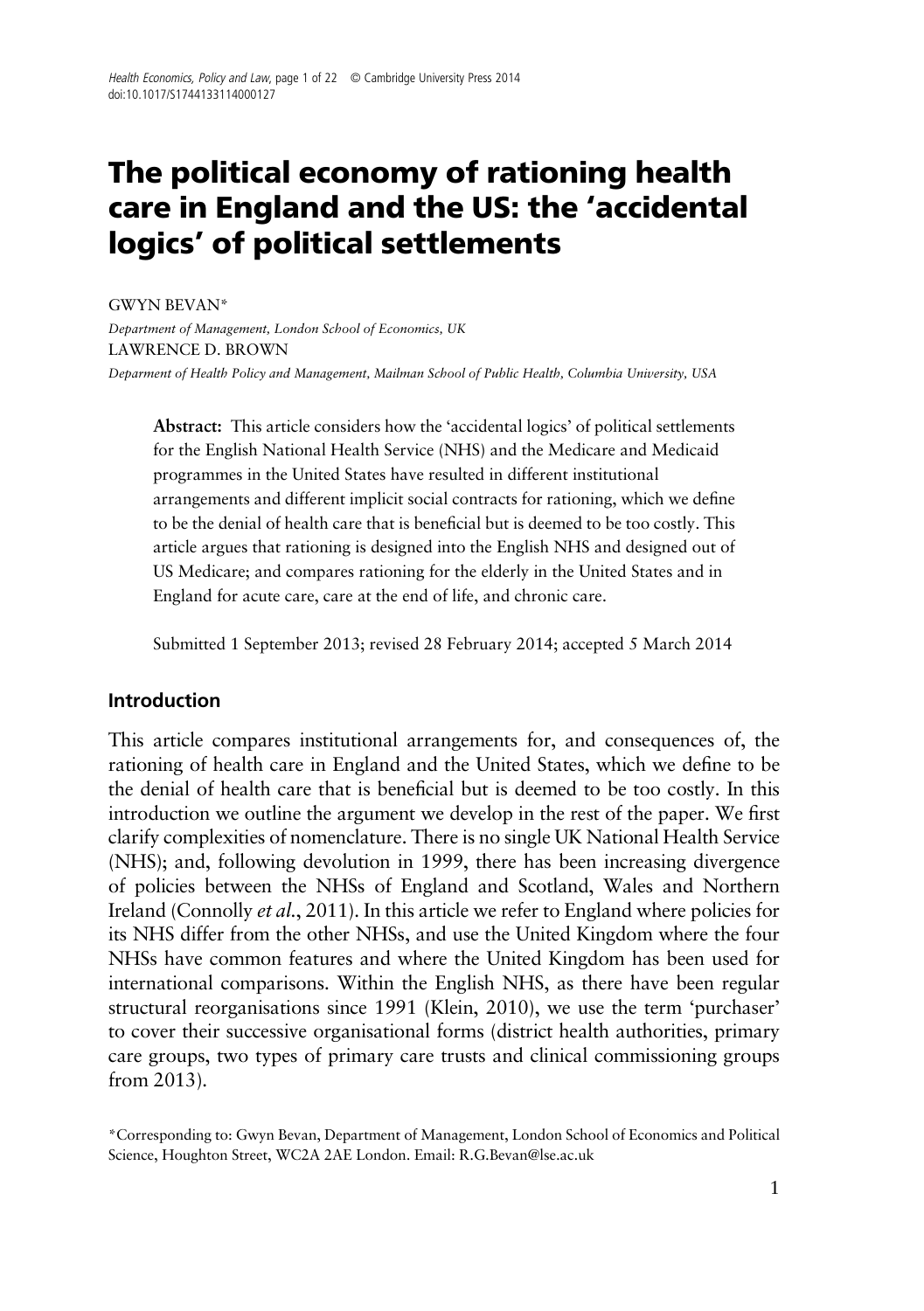This article begins by considering the differences in the power of the executive in each country, which we argue shape legislative reforms of health care. In the United States, legislative process, the checks and balances on the power of the executive mean current vested interests are crucial actors in any political settlement that seeks to reform health care. The concessions deemed necessary to those interests to enact legislation mean that they continue to be key players after legislation has been enacted. In England, the government can largely ignore the vested interests that will cease to matter after legislative reform of health care is enacted, and so can focus on the political settlement with those who will be key players in a future system. These differences have been powerfully demonstrated by the comparative difficulty in the United States and ease in England of implementing two current controversial reforms. The Affordable Care Act (ACA) (Obamacare) was central to the policies of two successful Presidential election campaigns, but, despite the process being crafted to enable important concessions to be made in framing the legislation, there was a struggle for this legislation to be enacted, and after being enacted, it was subject to, in 2012, challenges in the Supreme Court, and, in 2013, to Republican threats to shut down the Federal Government if the Act were not repealed or delayed (Jost, [2014](#page-21-0)). The English policies of the Secretary of State for Health ([2010](#page-22-0)) did not feature in the 2010 campaign of the Conservative Party, contradicted the commitment of the Coalition Government (Cabinet Office, [2010\)](#page-20-0) to 'stop the top-down reorganizations of the NHS that have got in the way of patient care' (p. 24), but have been in a process of implementation since the 2010 election (Timmins, [2012\)](#page-22-0). We outline two landmark political settlements that have shaped the institutional arrangements for health care in each country, the creation of the Medicare and Medicaid programmes in the United States and the NHS in England. Each has had what Tuohy ([1999](#page-22-0)) describes as 'accidental logics', which she describes as follows: 'episodes of policy change have required a confluence of factors in the broader political arena; the resultant systems have been shaped by the climate of ideas and the constellation of interests that exist at the time that such a confluence occurs. Once established, the institutional mix and structural balance of these systems intersect to generate a distinctive logic that governs the behaviour of participants and the ongoing dynamics of change' (p. 7). Hence the different 'accidental logics' have pathdependent consequences for the different institutional arrangements for health care, which we argue imply different social contracts for rationing health care. We explain how, in England, explicit and implicit rationing is designed into the NHS; but, in the United States, rationing is deemed to be unacceptable within the systems of health care and hence mainly applies through user charges and in variations in, and lack of, insurance. We explain why the principal challenge of rationing in both nations is over decisions on the capacity of new technology to do more for the elderly. Hence we focus our comparisons on how different institutional arrangements ration the care of the elderly, in the United States and England for acute and end of life (EOL) care, where technology matters, and chronic care, where technology tends to be less important.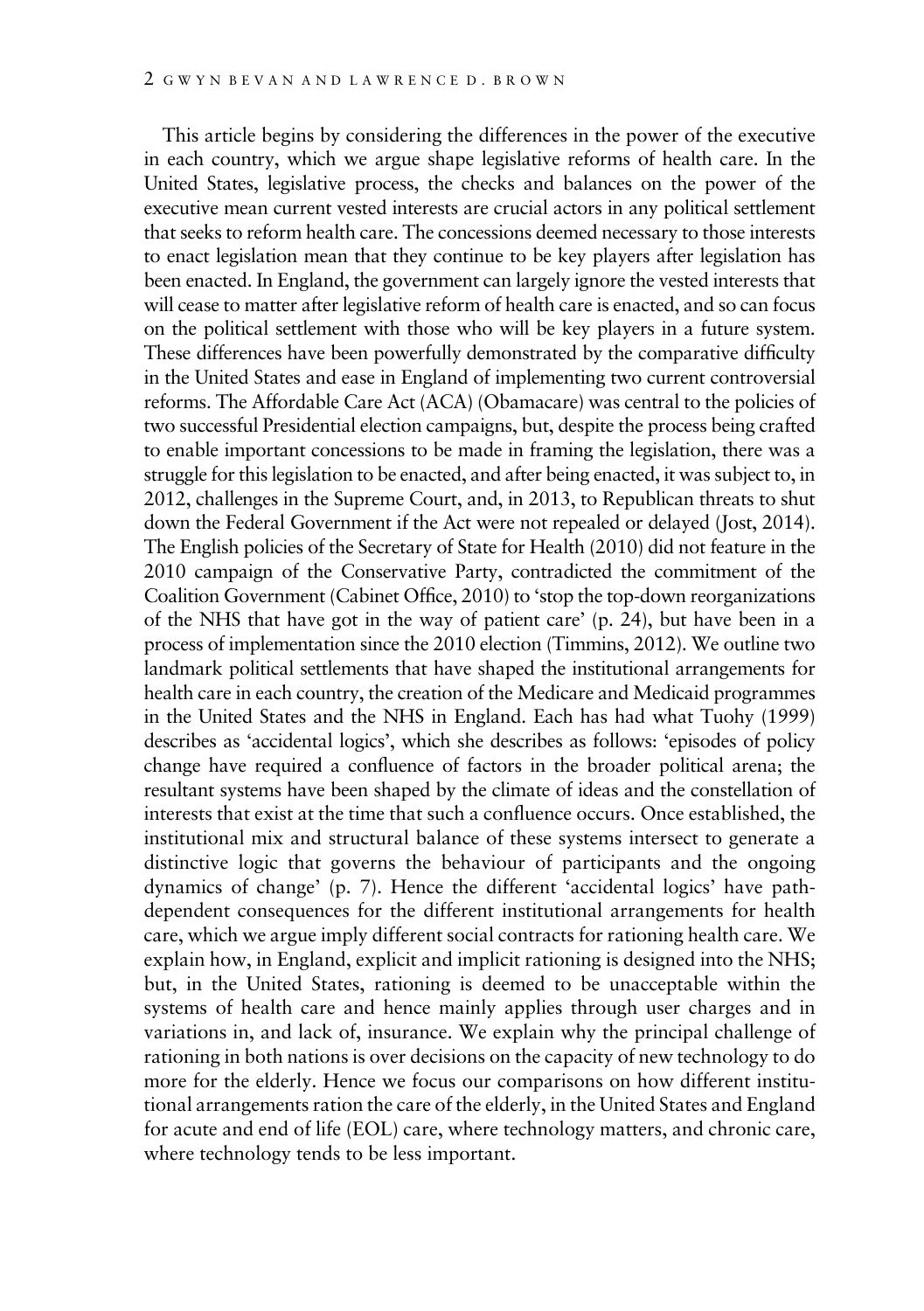#### Political settlements and their institutional consequences

As Marmor and McKissick [\(2012](#page-21-0)) argue, the US Medicare programme was designed to offer financial protection from the risk of financial disaster due to the escalating costs of health care facing the elderly, and its direct correlation of rising elderly poverty rates, by transferring the responsibility for payment to the government (i.e. to social insurance contributors and to taxpayers, including younger Americans); 'but to do so without interfering significantly with the traditional organisation of American medicine' (p. 59, emphasis in original). Partly to seek peace with organised medicine and partly to avoid impressions that Medicare was somehow 'second tier' coverage, the programme's designers also adopted payment arrangements that largely mimicked those to which they were accustomed in private Blue Cross and Blue Shield insurance plans: payment based on usual and customary charges. (Hospitals received retrospective payment of their 'actual' costs for Medicare patients.) Its payment methods were quickly derided as a 'blank check for inflation' and so they proved to be. Tuohy [\(1999:](#page-22-0) 60) observes that 'In the design of the Medicare program, American policy makers made even greater concessions to the interests of providers and private insurers than was the case in Canada'. As Brown ([2011, 2012](#page-20-0)a), argues, these concessions may have been necessary to create the coalition required in the United States for the political settlements that extended coverage.

The outcome of legislative reforms of health care in the United States is that the institutional arrangements are those of a mixed private-public system with a rhetorical bias towards confining government to filling gaps in private coverage. The irony is that the government provides insurance for approximately one-third of Americans, including those over 65, veterans of the armed forces, active military servicemen and women as well as many Americans with disabilities, Native Americans and the poor through Medicaid. The private health insurance industry covers many employed Americans and their families, but historically, tens of millions have been uninsured. In 2011, the United States was one of the three countries where less than half the total costs of health care were publicly financed; the other two were Chile and Mexico (OECD, [2013a\)](#page-21-0). US health care has been delivered by various organisational forms, but is generally characterised by paying hospitals negotiated prospective sums per clinical episode and physicians fees for services delivered, some consumer cost sharing and a mix of for-profit and not-for-profit hospitals, with patients often having direct access to specialists. In the United States, acute and EOL care are covered by the Medicare programme; but long-term chronic care is not (apart from treatment for renal failure, short-term skilled nursing services directly following a hospital stay, and home health care services for beneficiaries unable to care for themselves).

The objectives of the creation of the NHS were to achieve equity of access by need, which justified the principal elements of 'socialised medicine': universal coverage, access free at the point of delivery, finance by taxation, regulation of the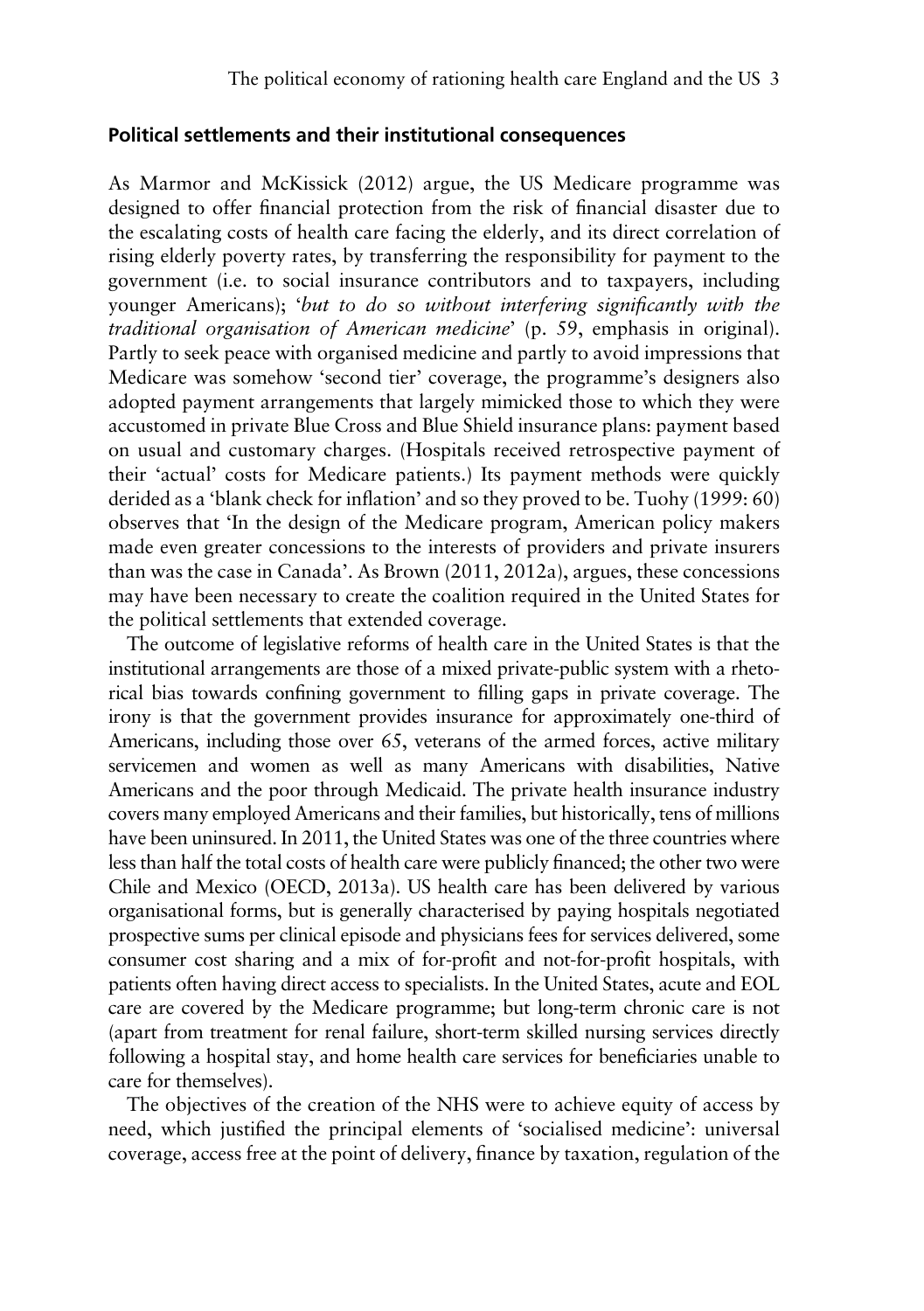distribution of general practitioners (GPs), and the nationalisation of voluntary and local government hospitals. These principal elements of 'socialised medicine' still apply to each NHS in the United Kingdom. Following the creation of the NHS, private medical care became of marginal importance: it is typically a perk of employment and generally directed at elective care for those of working age. In 2011, the United Kingdom was one of the three countries where over 80% of the total costs of health care were publicly financed; the other two were Denmark and Sweden (OECD, [2013a](#page-21-0)). The power of the executive in the British Parliamentary system meant that despite the impacts of the radical legislative changes on insurers and hospitals in the creation of the NHS in the 1940s, they barely feature in accounts of the political settlements, which focus on hospital specialists and GPs (Webster, [1991](#page-22-0); Klein, [2010\)](#page-21-0). These settlements delivered effective systems of cost control: specialists are paid salaries; GPs' contracts are based on payment by capitation; and access to specialists is via GPs who act as gatekeepers. This settlement also resulted in rationing being designed into the NHS though what Klein ([2010\)](#page-21-0) described as an implicit 'bargain between the State and the medical profession', in which 'Politicians in the Cabinet made the decisions about how much to spend; doctors made the decisions about which patient should get what kind of treatment' (p. 61). And the commitment to equity resulted in the development of policies that aim to distribute that budget geographically in relation to the estimated relative need of populations (Bevan, [2009\)](#page-19-0). A paradoxical outcome has been that, despite some fears of the medical profession at the time of the creation of the NHS that it would result in them being subject to state control (see e.g. Webster, [1988](#page-22-0)), this arrangement has allowed them considerable clinical autonomy as compared with the mixed public/private system in the United States.

#### Institutional arrangements and their implicit social contracts

In England, the accidental logic of the political settlement that created the NHS was a set of institutional arrangements for rationing health care (including the three types of care we examine later) that create an implicit Universal Social Contract (USC), for which Daniels ([1990, 2003](#page-20-0)) and Dworkin [\(1992](#page-20-0), [2000](#page-20-0)) provide different philosophical justifications, which may be summarised as follows. Because we are all behind a 'veil of ignorance' about our future health and incomes, the best form of insurance against an uncertain future (from both severe illness and poverty) is collective. Indeed Arrow ([1963](#page-19-0): 947) argued that, although such a USC looks to be justified by a preference for redistribution, it 'can be reinterpreted as a desire for insurance'. In this USC insurance is required (and hence constrains choice), independent of ability to pay (and not based on individual risk) and thus in effect is a system of taxation (Evans, [1987](#page-20-0)). Aneurin Bevan (1978: 100), the Minister who created the NHS emphasised the redistributive nature of its USC: 'Society becomes more wholesome, more serene and spiritually healthier, if it knows that its citizens have at the back of their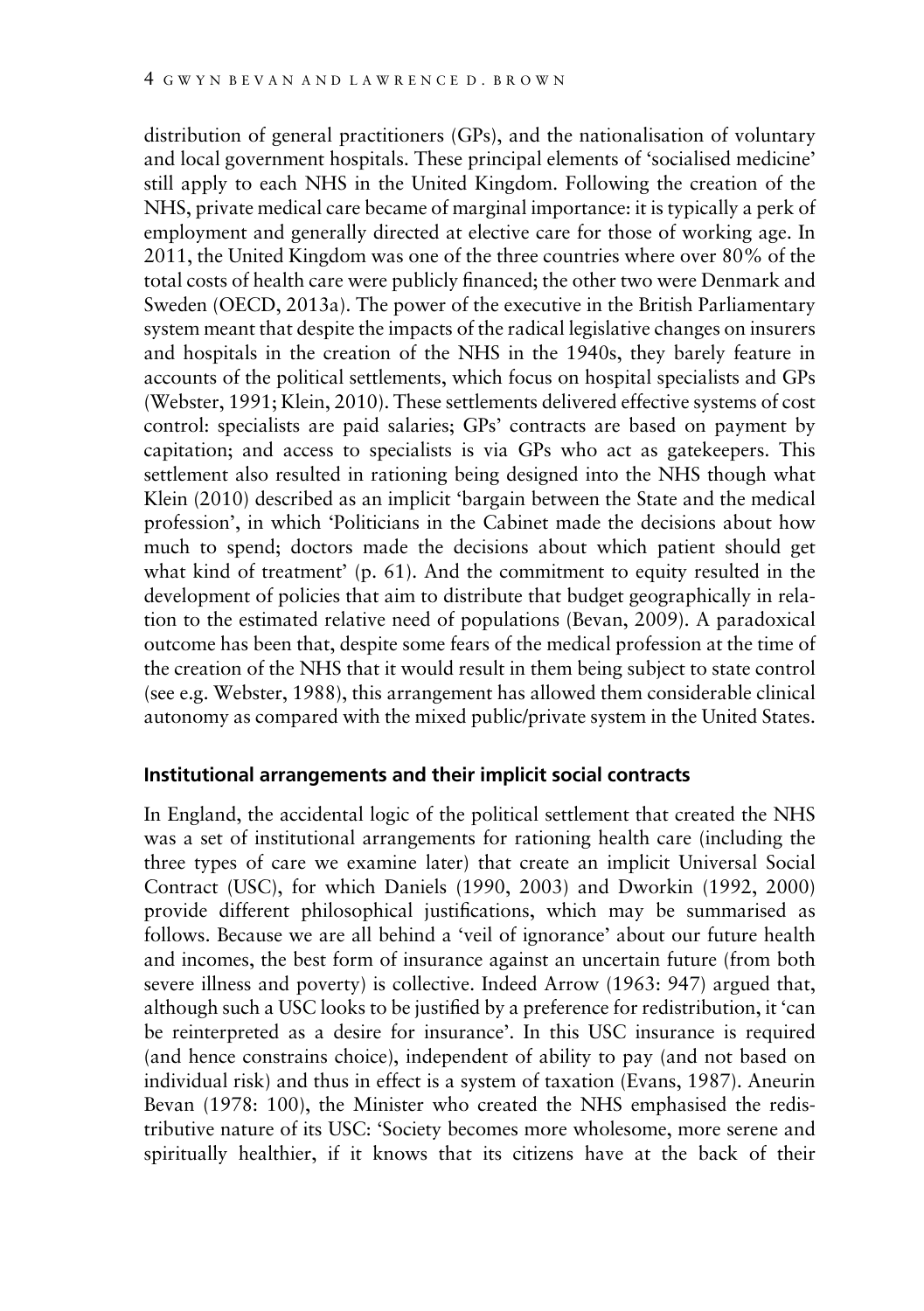consciousness the knowledge that not only themselves, but all their fellows have access when ill, to the best that medical skill can provide'. Daniels and Dworkin argue that such a USC provides a justification for the principle of 'lifetime rationing' that, ceterus paribus, the young ought to have priority over the old; although other differences between the young and the old may mean that priority may be given to treat the young on grounds other than age, such as the higher risks from treatment for the old and better outcomes for the young. Dworkin (2003: 314) illustrates the principle of lifetime rationing through his thought experiment in an idealised state, in which there is equity of wealth and income, no information asymmetry on health care for patients, insurers are denied information on enrolees health, and health care decisions are left to 'as free a market as we can imagine' (p 312). Individuals have to decide, in this idealised state, what they are prepared to pay, over their lifetimes, for insurance cover for health care. Dworkin argues that: 'Most young people on reflection would not think it prudent to buy insurance that could keep them alive by expensive medical intervention, for four or five months at the most if they had already lived into old age. They would think it wiser to spend what that insurance would cost on better health care earlier, or on education, or training or investment that would, provide greater benefit or more important security' (p 314). Daniels emphasises that the principle of lifetime rationing avoids the utilitarian problem of interpersonal comparisons because it operates 'within a life and not between lives' (Daniels [\(1990](#page-20-0): 96, emphasis in original) and thus justifies a fundamental element of cost-effectiveness analysis, which gives priority to services directed at the young simply because of their greater potential life years. Daniels also argues that the principle of lifetime rationing implies entitlement to a 'fair innings' so that resources are allocated to achieve greater equity in life expectancy, which Williams ([1997](#page-23-0)) argued ought to take account of quality of life.

The accidental logic of the political settlement that created Medicare and Medicaid has striking consequential differences from those of the NHS. Medicare, as Marmor argued, breaches 'one version of social solidarity' by separating the beneficiaries, who are entitled to coverage because they are 'retired' (on grounds of age, disability or renal failure), from those who are in employment, and are left 'flailing in the sea of either uncertain coverage or added constraints on their choices within insurance coverage' for themselves and their families (Marmor, [2012:](#page-21-0) 47). This follows from Medicare being based on an implicit Intergenerational Categorical Social Contract (ICSC), on the principle that its beneficiaries have earned their privileged entitlement to health care when 'retired' through the financial contributions they made when they were in work: as Marmor points out, there is 'no evidence that any substantial number of Americans' would want to end Medicare's relatively generous coverage' (Marmor, [2012](#page-21-0): 47). No such entitlement applies to Medicaid financed by transfer payments from taxpayers as welfare for the eligible poor. These various insurance arrangements give philosophical justification neither for the principles of lifetime rationing, nor using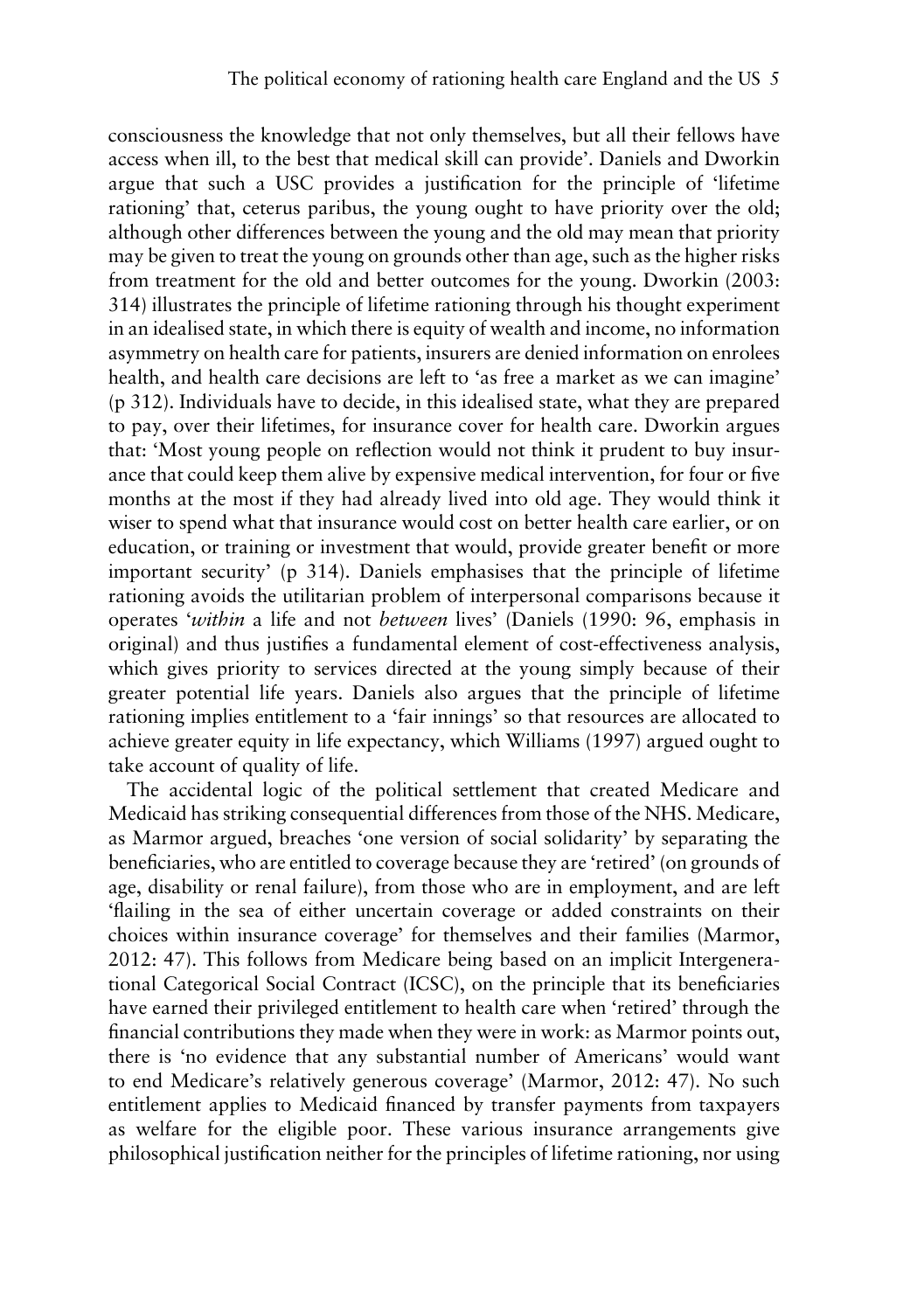the criteria of cost-effectiveness, nor a fair innings; and have resulted, as Daniels [\(1990](#page-20-0)) observed, as lifetime rationing in reverse: policymakers have been 'more willing to impose stricter eligibility requirements and budget ceilings in Medicaid, most of whose recipients are young women and children, than alter our practices for the dying elderly'. Indeed about one-third of Medicaid spending goes to longterm care, and the programme 'spends more than five times as much on each senior in long-term care as it does on each poor child' (Bernstein [2012](#page-19-0): A1).

In practice Medicare is financed by complex arrangements from a Pay As You Go (PAYG) scheme and its trust fund. As the costs of Medicare increase with an ageing population, there is confusion over the implications of the 'insolvency' of its trust fund. The implications for the problem of insolvency of pensions financed by a PAYG scheme with an aging population are, in principle, quite straightforward: which are to extend the age of retirement (Barr and Diamond, 2006). As we explain below, however, the main driver of increases in costs of health care with an aging population are not caused simply by increases in life expectancy only, but because developments in technology mean that more can be done for those who live longer. Medicare's ICSC is based on the promise that the generation who are retired are entitled to whatever new technology has been proven to be effective, regardless of cost. This promise is designed to escalate the costs of Medicare as developments in technology mean that expenditures on current beneficiaries will exceed their contributions when in work (which financed care for the previous generation of retirees with 'old' technology), and hence requires increasing financial contributions from each generation in work.

#### Institutional arrangements for determining expenditures on health care and the distribution of resources

We compare the outcomes of the different institutional arrangements for determining expenditures on health care in the United States and the United Kingdom/ England and the distribution of resources to the NHS in England and the Medicare programme in the United States.

[Figure 1](#page-8-0) shows total costs of health care as a percentage of GDP in the United States and the United Kingdom over 50 years (1960–2010). In the United Kingdom, the outcome of the top-down process of cost control of the NHS has been that constrained growth in total costs of health care has been the norm. Indeed, the two 'financial crises' of England's NHS in the past 30 years, in the winters of 1988–1989 and 1999–2000, were ones of 'underfunding' after two decades of limited growth (in the 1980s and 1990s) (Bevan and Robinson, 2006). In each case these crises were followed by increases in NHS funding and the decade of the 2000s was one of sustained real growth.

The disparate components of US health care largely generate costs from the bottom up with the outcome that the dominant pattern of the total costs of US health care is one of continued escalation. Various empirical studies have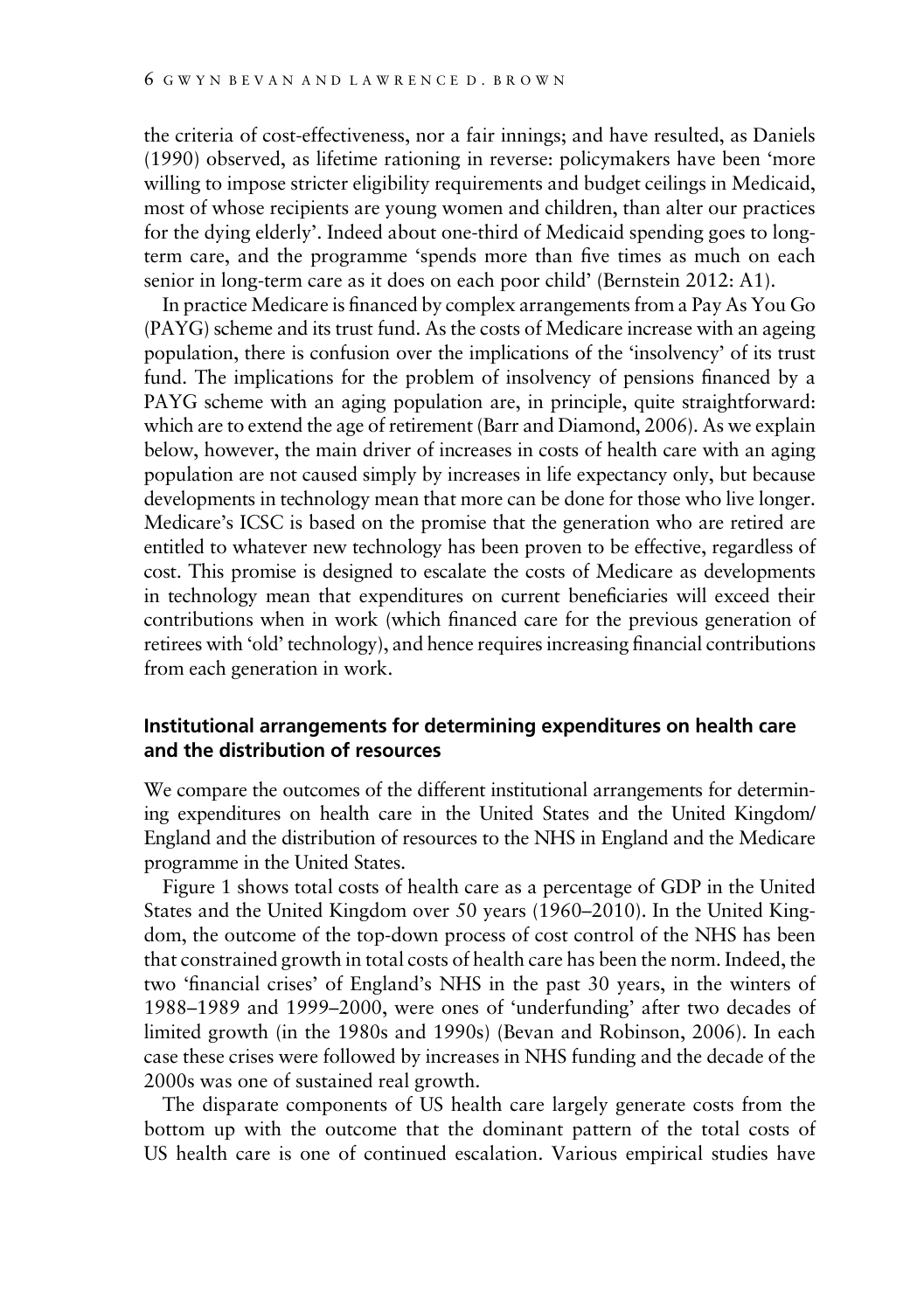<span id="page-8-0"></span>

Figure 1. Total expenditure on health care as % GDP for the United States and the United Kingdom, 1960–2011. Source: OECD (2013b).

investigated and rejected common perceived causes of why the United States is an outlier in international comparisons because of its exceptional high and increasing costs of health care. These include wasteful administrative costs, more defensive medicine, expensive care for the terminally ill, the spread of health insurance, and its ageing population (Newhouse, [1993;](#page-21-0) Reinhardt et al., [2004](#page-22-0); Anderson et al., [2005;](#page-19-0) Smith et al., [2009\)](#page-22-0). One reason for the United States being an outlier is the high prices paid for health care (Anderson et al., [2003](#page-19-0)). And, although studies have consistently shown that applying current costs by age group has limited effects on future costs (Barer et al., [1987](#page-19-0); Zweifel et al. [1999](#page-23-0)), Smith et al. showed that a second explanation is the combination of aging and technology, which accounted for over 60% of the increase in costs in the United States from 1960 to 2007: i.e. developments in technology meant increasingly more has been done for ageing populations. The next three sections of this article that follow are our examination of how different institutional arrangements impact on the care of the elderly, in the United States and England for acute and EOL care, where technology matters, and chronic care, where technology is much less important. Before we do so, we make two comparisons in the way total spend on health care is determined and how it has been distributed.

In England the NHS budget is determined in relation to other pressures on the exchequer and since 1977, that budget has been distributed with the objective of securing 'equal opportunity of access for those at equal risk' (Bevan, [2009](#page-19-0)). Although that policy reduced the range of variations of actual spend per capita (adjusted for risk) from nearly twofold in the 1980s (Beech *et al.*, [1990](#page-19-0)), to about 1.3-fold in the 2000s (Department of Health, [2007\)](#page-20-0); this had been accompanied by widening inequalities in health outcomes. So, from 1999, Ministers added a second objective: to reduce 'avoidable' health inequalities, which is consistent with rationing on the equitable basis of a 'fair innings' (Bevan, [2009](#page-19-0)). These processes of resource allocation are intended to ensure that in different areas doctors' rationing decisions are made within an equitable distribution of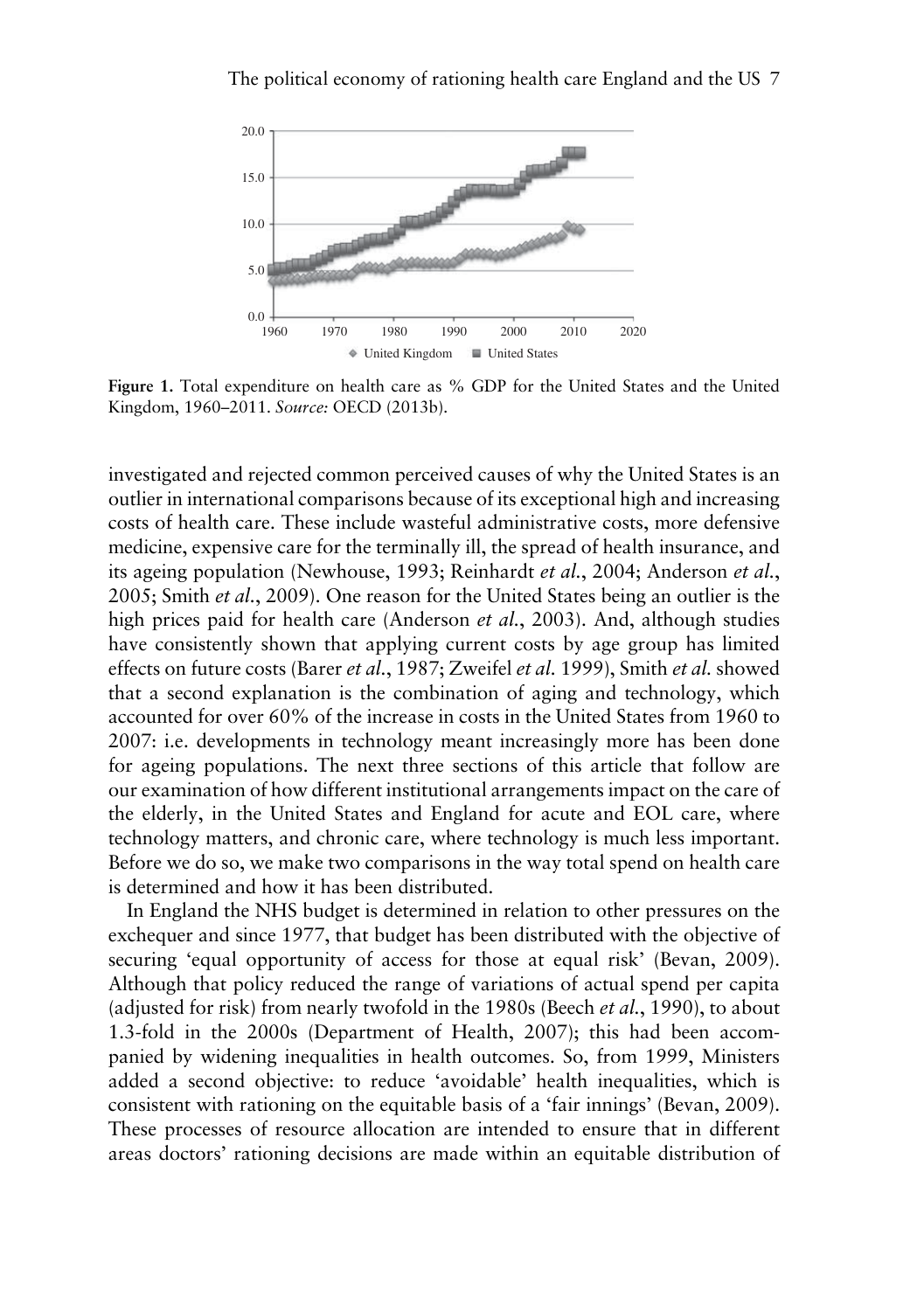NHS resources. Medicare itself enfranchised millions of previously uninsured older Americans, many of whom were poorer and minorities, emphasises an equality of benefits (and equal cost sharing) across its enrollees and has recently begun to focus on reducing inequalities in both health outcomes and access (Eichner and Vladeck, [2005\)](#page-20-0). But, despite this commitment to equity within Medicare, wide variations in spend per capita have been consistently documented by the Dartmouth Atlas, after accounting for differences in cost allowances (Skinner, [2011](#page-22-0)), age, sex and race. Gottlieb et al. [\(2010\)](#page-21-0) reported that, in 2006, adjusted total Medicare spend per capita varied threefold (ranging from about \$15,000 in Miami to \$5000 in Honolulu). The unintended opportunity costs of US arrangements include incomplete coverage and comparatively poor health outcomes: OECD [\(2013c\)](#page-22-0) points out that in the United States, 'Life expectancy is now more than a year below the OECD average of 80.1, compared to one year above the average in 1970' (p. 1).

#### Acute care

Aaron and Schwartz ([1984\)](#page-19-0) compared acute care in the United States and 'Britain' (which they use to describe both England and the United Kingdom) in the 1980s, which was during a decade of limited growth for the NHS (see [Figure 1](#page-8-0)). They found rationing in Britain not by reducing quality to increase numbers treated, but by doctors within the NHS using the principles of lifetime rationing and costeffectiveness, from constraints on supply and by waiting lists. The evidence for lifetime rationing was that the United Kingdom had lower rates than the United States for haemodialysis, which largely affects the elderly (we discuss this further below), but not for haemophilia, which is usually discovered in childhood (p. 37). The evidence for rationing by cost-effectiveness (Williams, 1985) was that British rates of hip replacements and coronary artery surgery were 80% and 10% of US rates (p. 92). The evidence of rationing by constraints was for scanners in Britain, which they saw as causing 'a substantial reduction in the quality of care' (p. 72); but they suggested that use of diagnostic X-rays in the United States was excessive. The persistent problem of rationing by waiting (p. 14) has notoriously plagued the NHS since it began; its perceived absence in the United States is often used as an argument against 'socialised medicine'.

Although the later comparative study by Aaron et al. ([2005\)](#page-19-0) in the 2000s (during the decade of sustained growth in NHS funding – see [Figure 1\)](#page-8-0), reported dramatic increases in rates of treatment in Britain for renal failure, hip replacements and coronary artery surgery, the British rates for renal failure and coronary artery surgery were still below those for the United States. The former reflected differences in what physicians believed to be appropriate care (pp. 43–44), and the latter large differences in supply: e.g., New Jersey, with about one-seventh of the UK's population, had over 50% more cardiologists (p. 73). They interpreted the low British rates for coronary artery surgery as evidence of rationing, in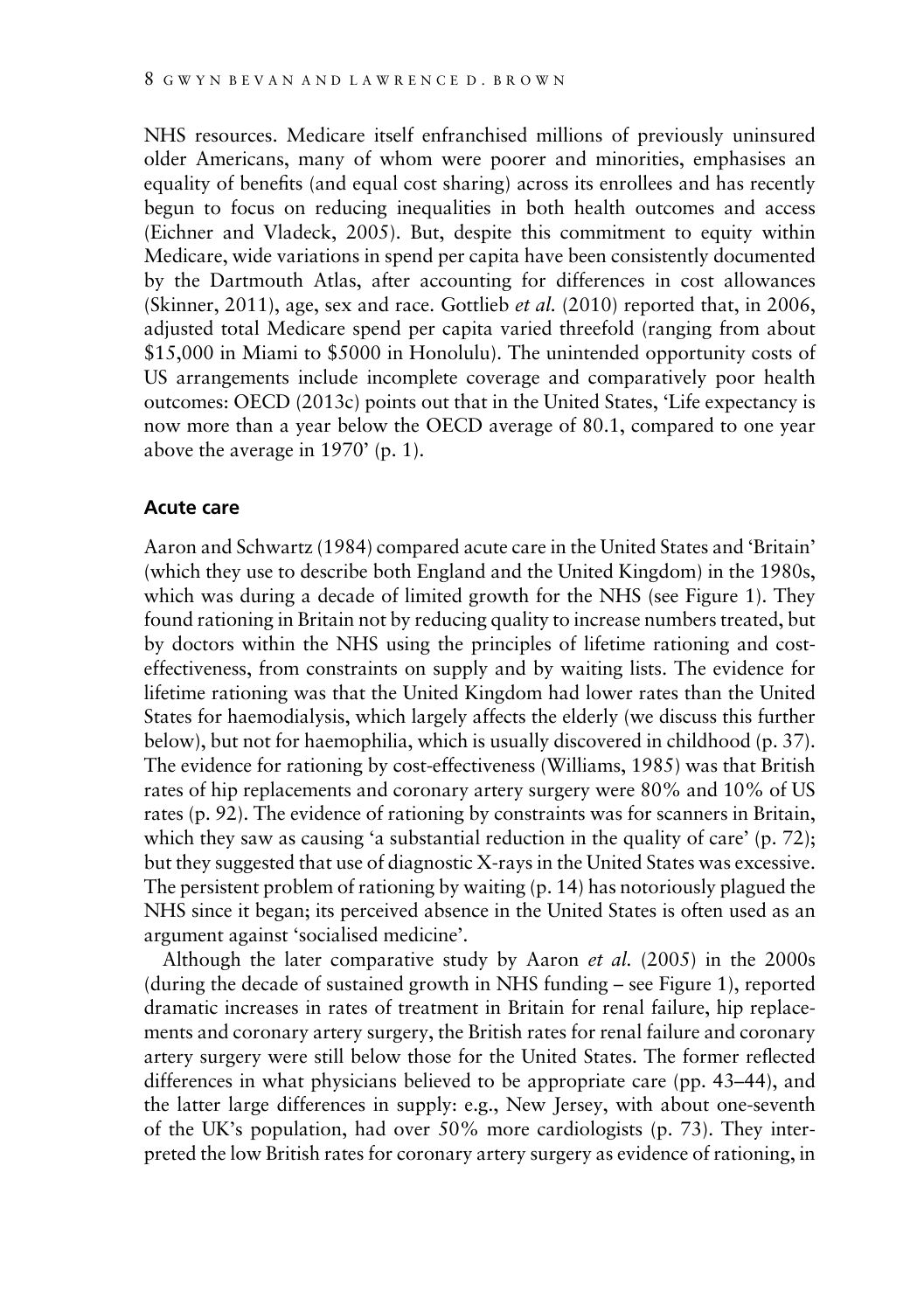

Figure 2. UK rates of treatment and use of diagnostic services as a percentage of US rates (2006). Sources: OECD ([2011](#page-21-0)).

that patients who could benefit were denied treatment, but speculated that the US rates may have been too high (p. 76). They also found that the United Kingdom continued to have much lower rates of diagnostic services than the United States (in use of CT scanners and MRI equipment), which they saw as both eroding quality of care as compared with the United States and as a sound rationing response (p. 92). Figure 2 gives rates for the United Kingdom as a percentage of those for the United States for selective diagnostic and treatment activities for 2006 using the most recent comparative data (OECD, [2011\)](#page-21-0), which do not report rates by age. These show the United Kingdom to have had much lower rates than the United States for treatment for renal failure, expensive diagnostic services, coronary artery surgery, and knee replacements; but rates of hip replacements were higher in the United Kingdom than in the United States.

During the 2000s, there were two key developments that changed the ways in which the NHS in England rations care. First, the Labour Government's overriding objective of the increases in funding the NHS in England in the 2000s was to end crude rationing by waiting. The government's targets for the time patients had to wait from seeing a GP to being admitted to hospital for an elective operation were reduced from over 2 years (in 2000) to 18 weeks (in 2005) (Thorlby and Maybin, [2010](#page-22-0)). This was achieved by regimes of strong performance management (based on strategies of 'naming and shaming' and 'targets and terror'); these approaches were not introduced in the NHSs in Scotland, Wales and Northern Ireland where, although each too had similar increases in funding, there was less progress in reducing long-waiting times (Bevan and Hood, [2006;](#page-20-0) Connolly et al., [2011](#page-20-0)).

Second, since 1999, explicit rationing of new technology has been the responsibility of the National Institute for Health and Clinical Excellence (NICE) [\(2012](#page-21-0)).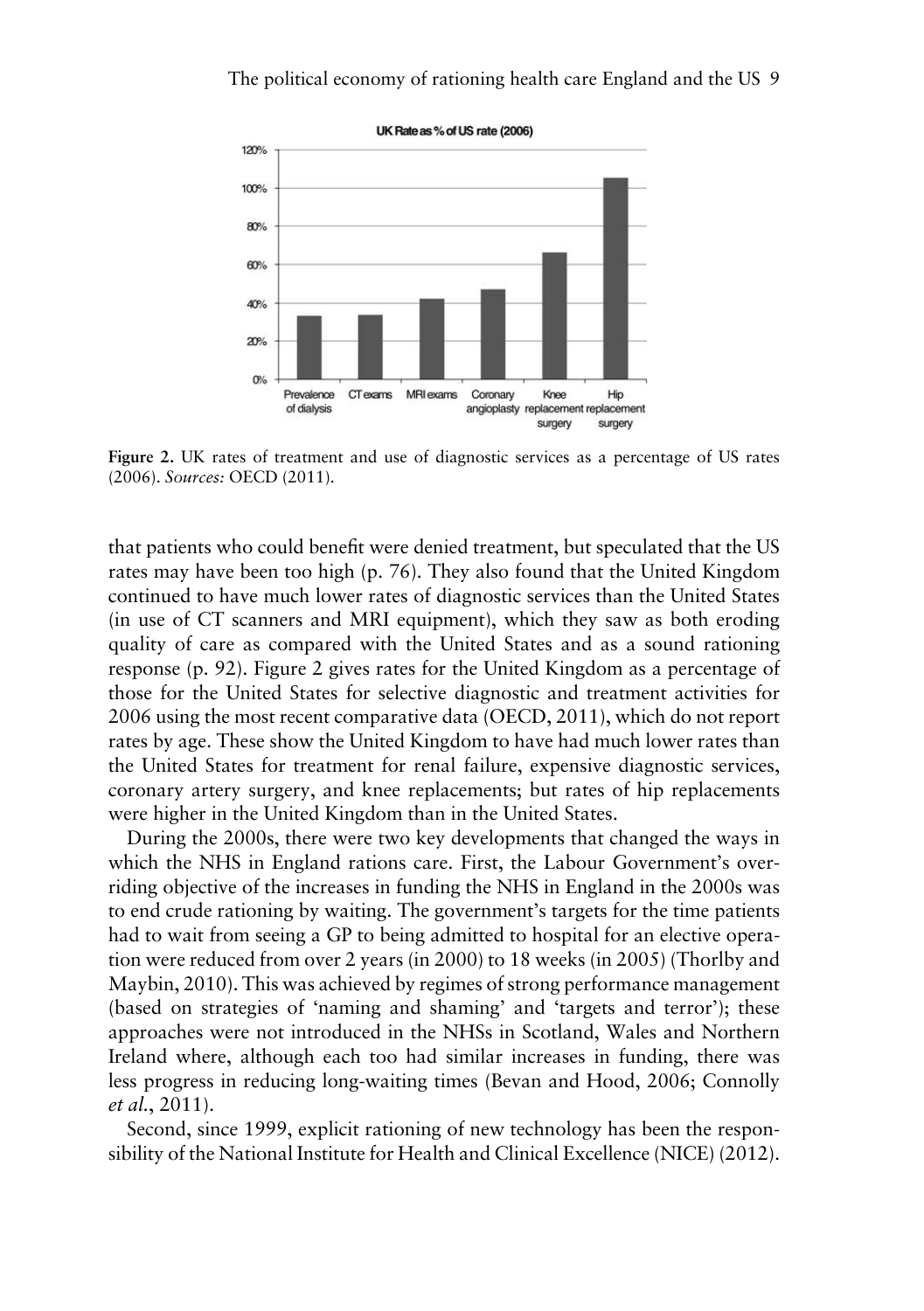NICE does not approve for NHS coverage all drugs and devices that the UK's medicines and healthcare products regulatory agency licenses, but recommends what should be available on the NHS in a deliberative process with reference to evidence from cost-effectiveness analysis. This was how the Labour Government intended to end geographical variations in access to care ('postcode rationing') (Klein, [2010](#page-21-0)).

NICE normally considered interventions costing less than  $£20k$  ( $~$ -\$34.4k at 2008 prices) per quality-adjusted life year (QALY) to be cost-effective; the least cost-effective intervention NICE approved cost £49k (\$84k)/QALY (Steinbrook, [2008](#page-22-0)). Claxton et al. ([2013\)](#page-20-0) suggest that the threshold should be below  $£20k$  (at 2008 prices) otherwise the NHS by funding new technology could drive out current care that is more cost-effective. NICE provides a remarkable contrast with analogous institutions in the United States. As Marmor observed over 10 years ago, the 'profound' question whether Medicare 'should finance all the medical care passing the test of efficacy' (Marmor, [2000:](#page-21-0) 154) has remained unresolved. After decades of debate the United States has still not agreed to add cost to effectiveness in its formal decisions on the treatments Medicare covers. Neumann and Weinstein [\(2010\)](#page-21-0) criticise the limits on the new Patient-Centered Outcomes Research Institute, created by the ACA, in conducting comparative-effectiveness research and specifically the prohibition from 'developing or using cost-per-QALY thresholds' on the grounds that this uses the principle of lifetime rationing, which 'seems to reflect long-standing concerns. The worry is that the metric unfairly favours younger and healthier populations' (p. 1496). They point out that this rejection of costeffectiveness analysis leads into the funding of care, which Dworkin argued against, with unintended consequences:

Taken literally, it means that spending resources to extend by a month the life of a 100 year-old person who is in a vegetative state cannot be valued differently from spending resources to extend the life of a child by many healthy years. Though the ACA may be seeking to avert discrimination, it instead helps to perpetuate the current system of implicit rationing and hidden biases (p. 1496).

A recent joint report by Age UK and the Royal College of Surgeons [\(2012](#page-22-0)) pointed out that, until October 2012, NHS bodies were exempt from provisions of the Equality Act 2010 that outlawed discrimination on grounds of age; but now such discrimination is illegal and so decisions ought to be made on clinical grounds without reference to age. Furthermore this is now part of the NHS Constitution (Department of Health, [2012](#page-20-0)). The Report found evidence that rates of surgery consistently declined with age with indications of rationing by age for those over 85 in England, which had also been identified by Judge *et al.* (2010). This suggests that ending age discrimination would create considerable extra demand for services in England. The medical director of the NHS, Sir Bruce Keogh, in evidence to the Public Accounts Committee of the House of Commons reported being 'deluged' with letters of complaint over inconsistency in the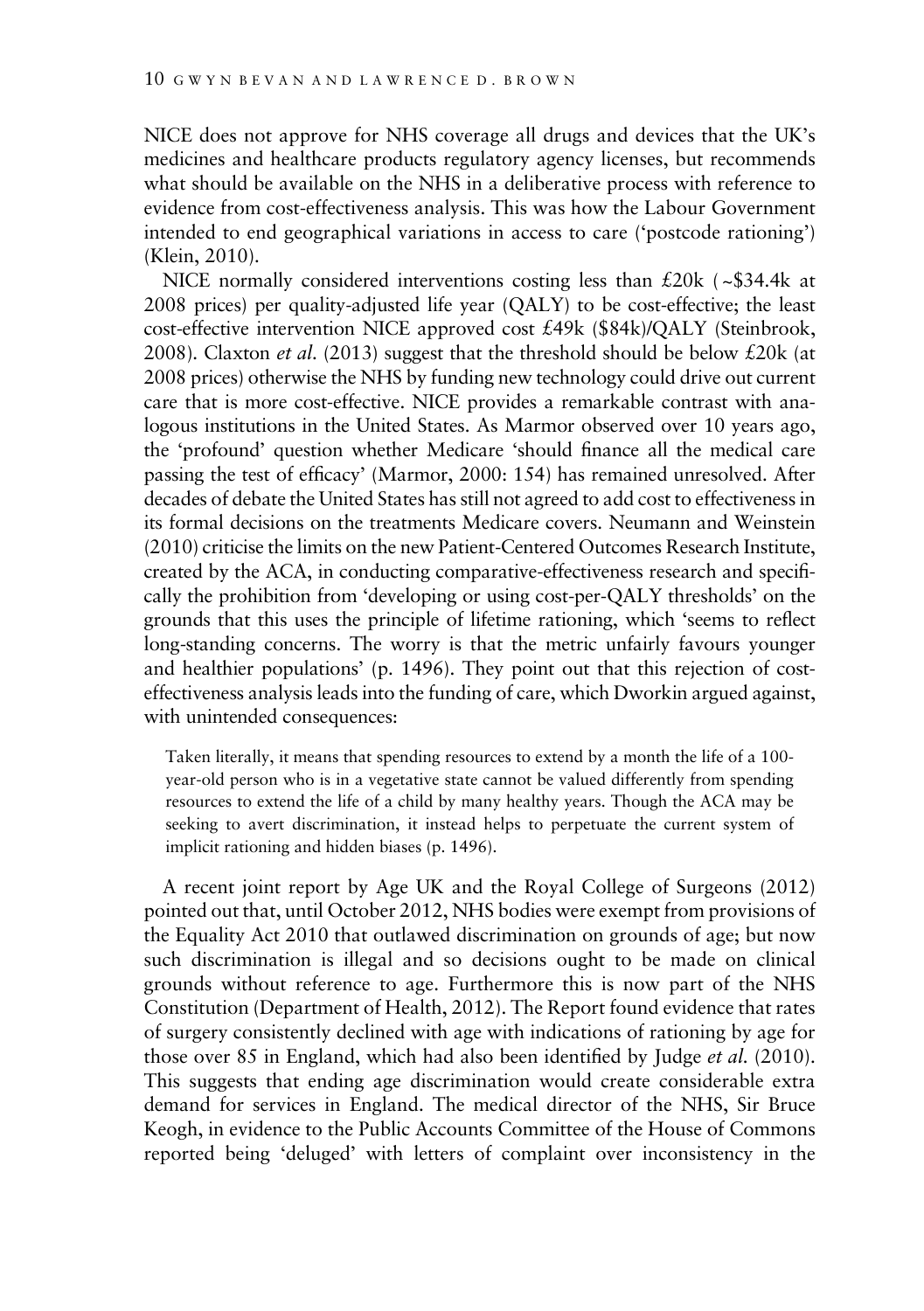thresholds for surgery for which purchasers would pay for hip replacements and cataract operations in the winter of the first year of austerity for the English NHS (2010/11); and that the Royal College of Surgeons is working on value based commissioning of elective surgical care, to define appropriate access thresholds (UK House of Commons, Committee of Public Accounts, [2013,](#page-22-0) ev 25). The implications of the NHS constitution proscribing aged-based discrimination are to end the principles of 'lifetime rationing', a 'fair innings' and the use of QALYs as a measure of effectiveness to give priority to the young over the old; NICE still uses QALYs but recognises that this use of cost-effectiveness analysis is controversial [\(http://publications.nice.org.uk/guide-to-the-methods-of-technology](http://publications.nice.org.uk/guide-to-the-methods-of-technology-appraisal-2013-pmg9)[appraisal-2013-pmg9\)](http://publications.nice.org.uk/guide-to-the-methods-of-technology-appraisal-2013-pmg9). We return to this point in our discussion.

#### Care at the EOL

Superficially, for EOL care, the first comparative impressions are of considerable common ground in the objectives of the two systems in England and the United States. For both systems the central problem of EOL care is defined as not when, but rather where and how one dies, with a corollary that better EOL care occurs not in hospitals but in homes or hospices, sites that are often both more comfortable for patients and families and less costly. Both systems increasingly endorse the development of alternative EOL settings (e.g. hospices), treatments (e.g. palliative care), and trajectories (e.g. evidence-based 'pathways'). Both envisage the expansion of personnel trained to give a range of largely non-clinical services, including counselling and pain management. Both seek to make patients, families, and the public at large better acquainted with these less clinically aggressive options and their advantages. However, the very different institutional arrangements have resulted in different emphases in considering how to resource and organise EOL care.

The Department of Health grounds the case for new directions in EOL care primarily on the contention that less aggressive, intensive, and intrusive hospital care is better for, and preferred by, a great many patients. For example, between 56% and 74% of people surveyed prefer to get care and die in their own home, or a care (nursing) home instead of an acute hospital; but, in 2006, 58% of deaths took place in an acute hospital and only 35% in a home or care home. The overriding argument for reform is to meet individuals' preferences, but doing so would also lead to impressive savings: e.g., about  $\text{\pounds}4.5$  million would be available annually for investment in community services if the 40% of patients who died in an acute hospital in Sheffield in October 2007 without 'medical needs which required them to be admitted' had died in a less intensive setting (House of Commons, Public Accounts Committee, [2009:](#page-21-0) 7, 9 and 10).

Since the late 1980s, for acute services in England, the emphasis has been on provider competition to replace a planned economy of health care (except from 1997 to 2002) (Bevan and Robinson, 2006; Klein, [2010](#page-21-0)). For EOL reform,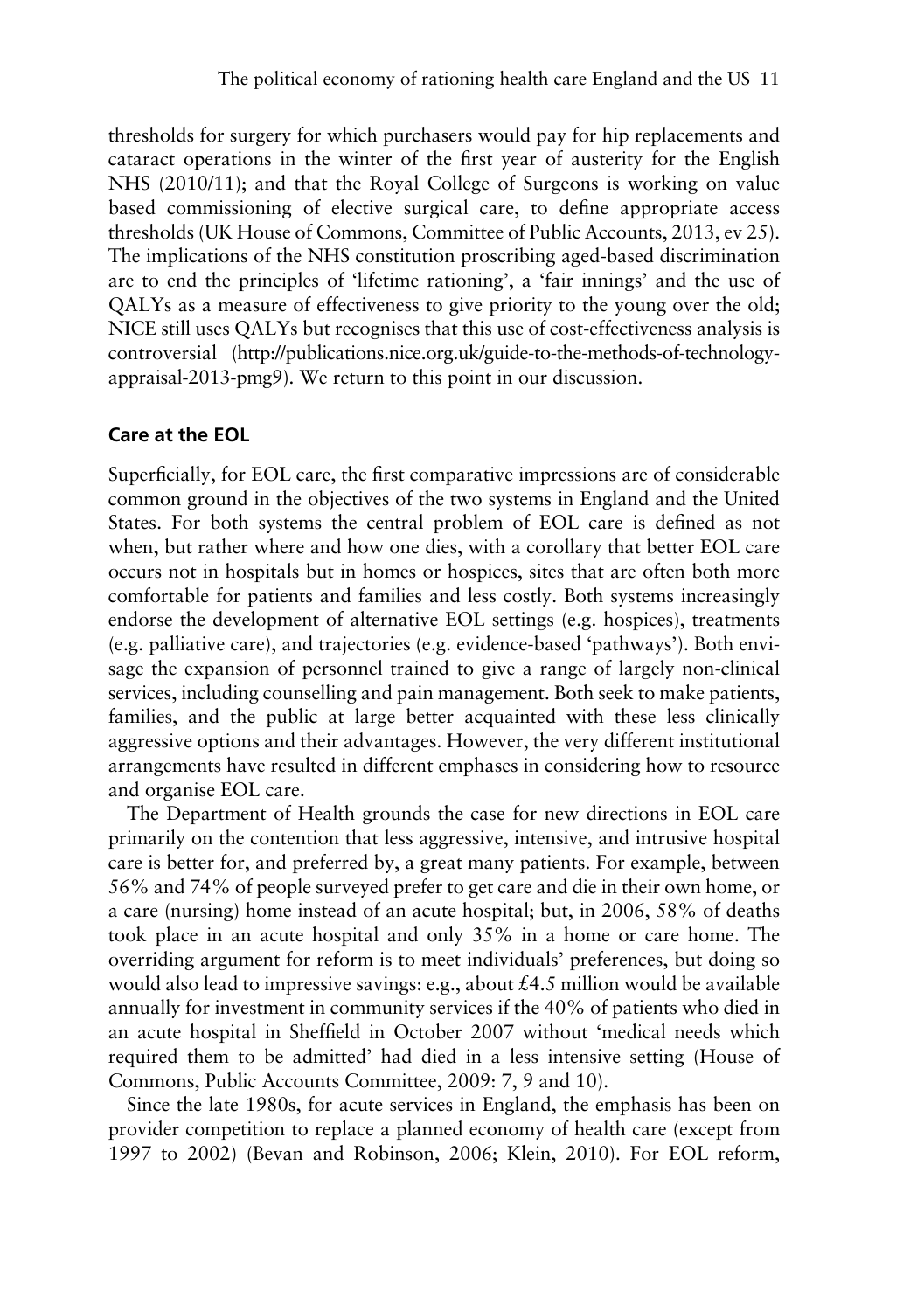however, the emphasis has been on planning: that is publicly driven strategies that elaborate and incorporate patients and providers (both NHS clinicians and local social service agencies) into care plans, that aim to keep EOL patients at home, with hospital stays the exception. This line of policy gained prominence in 2008 when the NHS adopted its End of Life Care Strategy, festooned with ambitious objectives ensuring that 'pain and suffering are kept to an absolute minimum', that 'caregivers are appropriately supported', and that 'services provide good value for the money to the taxpayer' (Gray, [2011](#page-21-0)). In 2011, the NHS went further, issuing new evidence-based EOL guidance. With regards to EOL care, the arrival in office of the Conservative/Liberal Coalition in 2010 so far seems to have had little effect.

Despite the NICE guidance, EOL care in England triggers controversy as shown by different purchasers being said to have followed different philosophies and protocols, raising again the spectre of 'postcode rationing'. We mentioned above that aged-based discrimination is officially proscribed, but the aged may be shortchanged nevertheless, because, as observed in 2000, 'some services operate with upper age limits, which may not be openly publicised but which are real barriers nevertheless' (King's Fund, [2000](#page-21-0): 4). Klein and Maybin wonder whether NICE's willingness to attach special value to drugs for terminal cancer care in the last few months of life raises questions of consistency: 'Should not the same extra value be attached to the last few months of life for older people in hospital?' For that matter, are prevailing priority setting processes systemically biased to favour 'interventions as distinct from focusing on the quality of care?' (Klein and Maybin, [2012:](#page-21-0) ix, 43). The coordination of health care with social services, though essential to sound EOL planning, is itself tortuously difficult to plan, because the two sectors are organisationally and financially distinct. Nor does more humane and cost effective EOL care come free. In March 2012, e.g., Andrew Lansley, the then Secretary of State for Health, announced that the NHS would invest 1.8 million pounds (supplemented by 2.5 million pounds from the Marie Curie Cancer Care Organization) to support eight pilot sites at which to develop 'a new patient funding system for all providers of palliative care' ([http://www.they](http://www.theyworkforyou.com/debates/?id=2012-03-27a.1317.6) [workforyou.com/debates/?id](http://www.theyworkforyou.com/debates/?id=2012-03-27a.1317.6)=2012-03-27a.1317.6). It also remains uncertain whether plans launched amid major new infusions of cash into the NHS in the early and middle 2000s will survive the straitened circumstances of the English budget today and for the foreseeable future.

In the United States there appears to be a different emphasis on the continued scope for medical progress and its capacity to improve and prolong the lives of the aged, and a history of strong antagonism to any notion of lifetime rationing. There is continuing vigilance against cost-minded federal bureaucrats, portrayed by some politicians as perversely bent on concocting 'death panels' designed expressly to pull plugs on seniors who live too long and cost too much (Rutenberg and Calmes, [2009](#page-22-0)). In the United States, needless to say, there exists no analogue to England's publicly directed strategic planning for changes in EOL policies or practices. Gray ([2011:](#page-21-0) 2) notes that none of the recommendations in the Institute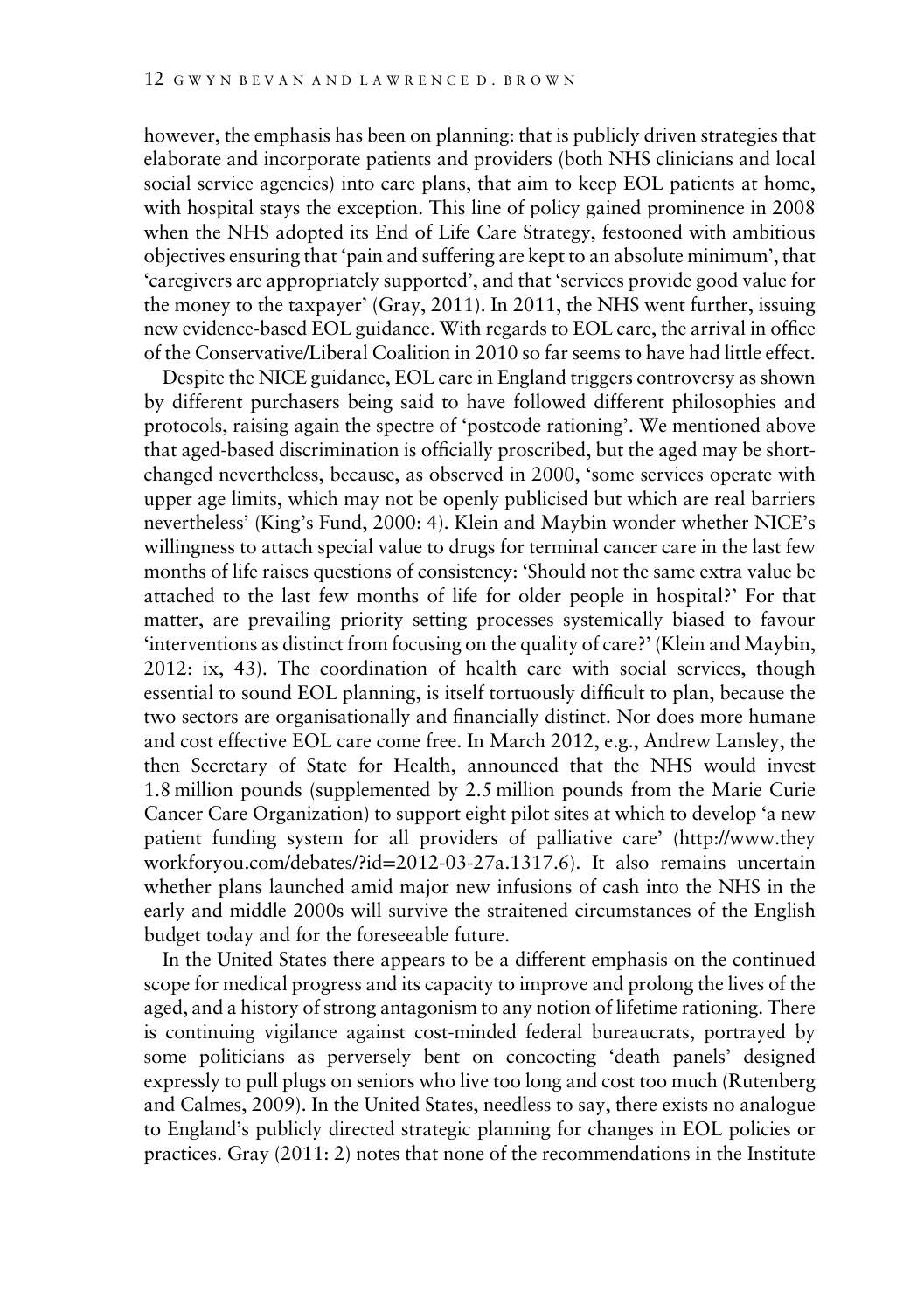of Medicine's report of 1997, Approaching Death, was 'directed at any specific entities – governmental or nongovernmental – that could be held accountable for implementing them'.

Reform in the US centres on expanding the range of (consumer) choice, on the consolidation of formal rights for patients and their families to exercise choices about EOL care, and on the cobbling together of funding sources to pay for palliative care and kindred services. These reforms – living wills, power of attorney provisions, assisted suicide (illegal in England but authorised in three US states and under debate in several more), growth of hospices, greater availability of palliative care, and so on – advance via legal authorities and program budgets at both the state and federal levels of government and draw encouragement from foundations (Robert Wood Johnson, for instance) (Brown, [2012](#page-20-0)b). Under their Mental Capacity Act of [2005](#page-19-0) the English too honour advance statements and decisions as well as Lasting Powers of Attorney, but what distinctively legitimates these reforms in the United States is that they simply expand the rights of patients to fashion their own EOL fates, free of pressures or mandates by government and its bureaucratic legions. A US government-generated equivalent of the monthly Newsletter, issued by the National End of Life Care Programme of the National Health Service, which addressed in its issue of August 2012 such topics as 'End of Life Diabetes Care', would currently be unimaginable.

EOL reformers in the United States worry that even when conversations between patients and providers are framed by living wills and other legal fortifications for choice, the ingrained bias towards 'more' makes it hard to stop the clinical juggernaut, which often by definition is in a hospital setting, not a home-care based setting, where most Americans, like most English, say they prefer to die. (As Gawande [\(2010](#page-21-0)) notes, it is rarely the case that, clinically speaking, 'nothing' can be done at the EOL.) The empowering documents may not be filled out or filed properly, or may be ambiguous in the face of the patient's complex and rapidly changing clinical conditions. The family may disagree among themselves about what the incapacitated patient would want done or forgone. Providers may fear legal repercussions if they cannot prove they did all they could to prolong the patient's life. It may be unclear which specialist is in charge, with the authority to end aggressive treatment. In the United States and the United Kingdom both, EOL patients determined to see their rightful choices implemented may face a sharp uphill struggle.

These comparative EOL conundrums admit no evident endpoint. In terms of objectives, the two nations are gradually converging with aims to offer more options and choices for patients, more treatment alternatives and more efforts to accommodate patients and their families' wishes of dying outside a high-tech hospital setting. However, institutional arrangements suggest that the EOL care that is provided puts England and the United States at opposite ends of the crossnational EOL continuum – a bias towards less is more in England and towards more is better in the United States.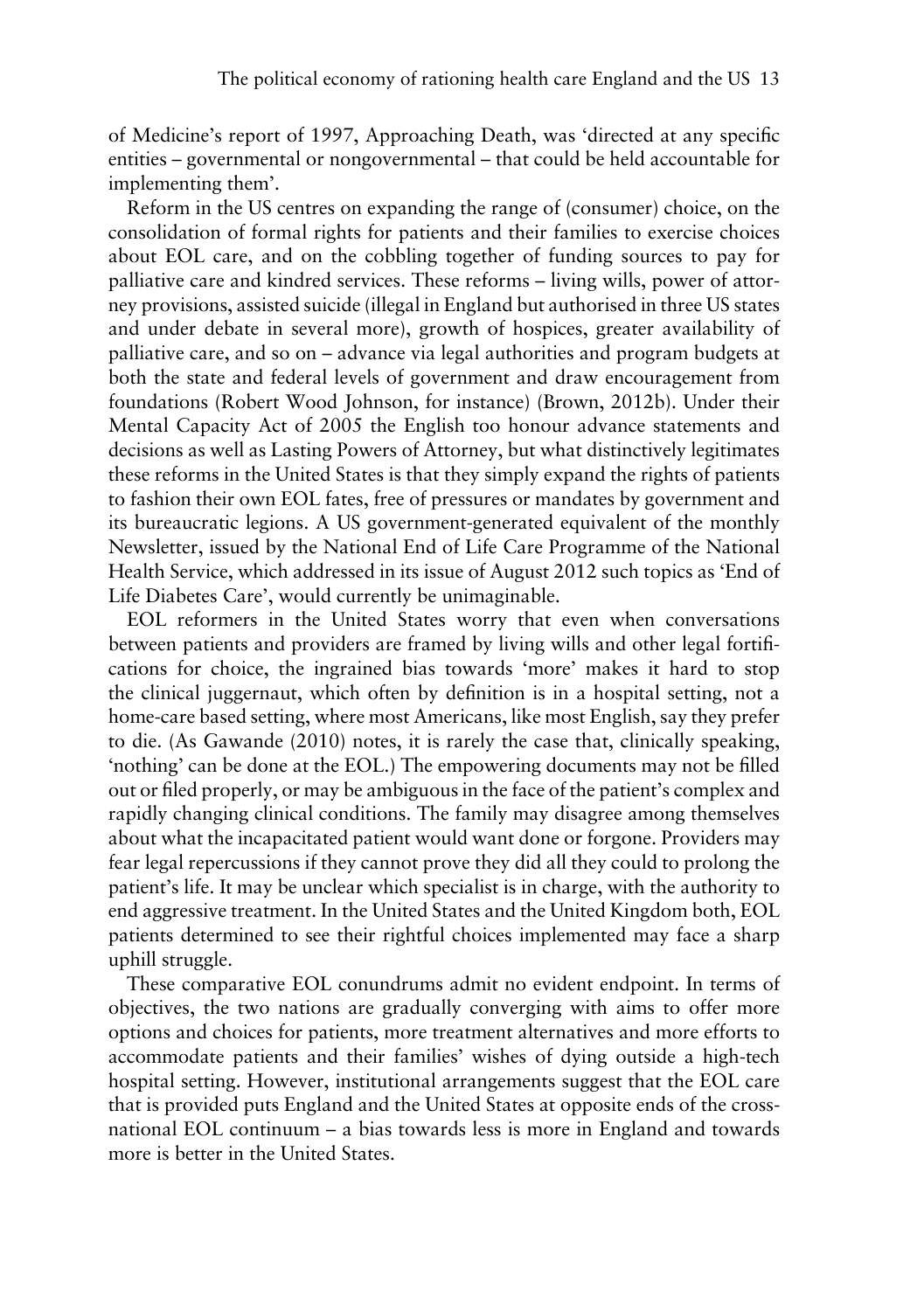#### Chronic care

One consequence of the original political bargains to pass Medicare in the United States was it was not designed to cover care for the chronically sick elderly (Marmor, [2012](#page-21-0)), although Medicare does now cover some elements of chronic care. Certainly, the chronic care challenge is significant and growing in both countries. In the United States, an estimated 65% of the Medicare population have at least two chronic conditions (Wolff et al., [2002\)](#page-23-0) with more than 26% of the Medicare population suffering from diabetes alone (Fradkin, [2012](#page-21-0)). For the over 65s in England, over 60% report living with a chronic illness or disability (Office of National Statistics, [2011.](#page-22-0) In the United States, costs associated with chronic illnesses account for more than 75% of Medicare spend (Sochalski et al., [2009](#page-22-0)). The ACA depends on savings in Medicare, which accounted for 20% of total US health care spend in 2010 (Kaiser Family Foundation, [2011\)](#page-21-0), to meet its health care budget targets. Similarly, in England, the government has touted restructuring chronic care as having the potential to improve care quality, constrain future overall costs by helping people stay healthier for longer and save on the government's on-going costs through introducing greater cost sharing on individuals for care homes ('care homes' or 'nursing homes' are not under the purview of the NHS).

Whether or not reforms when translated into practice in either the United States or the United Kingdom will alter the ways in which chronic care is delivered and paid for remains to be seen. The NHS and Medicare currently both ration chronic care for the elderly, albeit generally in different ways. Below we offer three examples of such rationing, which illustrate all three possible outcomes: the first is where there is clear evidence of more severe rationing in England, the second where there is less rationing in England, and the third is where the principle of explicit rationing seems to be conspicuously similar but there are differences in practice, which reflect institutional arrangements.

The first example is that notorious difference historically between the NHS and the United States in the availability of costly treatment for renal failure. In the United States, Medicare began financing renal care failure treatment in the 1970s for people over and under 65; high rates of treatment resulted across all ages. In contrast, the English NHS has severely rationed treatment for renal failure; not surprisingly, recent UK rates of treatment per capita for the over 55s were 30% of the US rate. Specialists providing renal services in England, however, never were forced to turn anyone away: other doctors decided which patients suffering from renal failure ought to be referred to the specialists providing treatments for renal failure. In doing so they informally employed ideas of lifetime rationing and cost-effectiveness, well before NICE formally adopted similar approaches starting in 1999 (Aaron and Schwartz, [1984\)](#page-19-0).

The second example is prescription drugs. In England, drugs prescribed by GPs are subject to a copayment (of nearly  $£8$ ), but many people are exempt from this charge including anyone over 60 (5 years younger than the Medicare age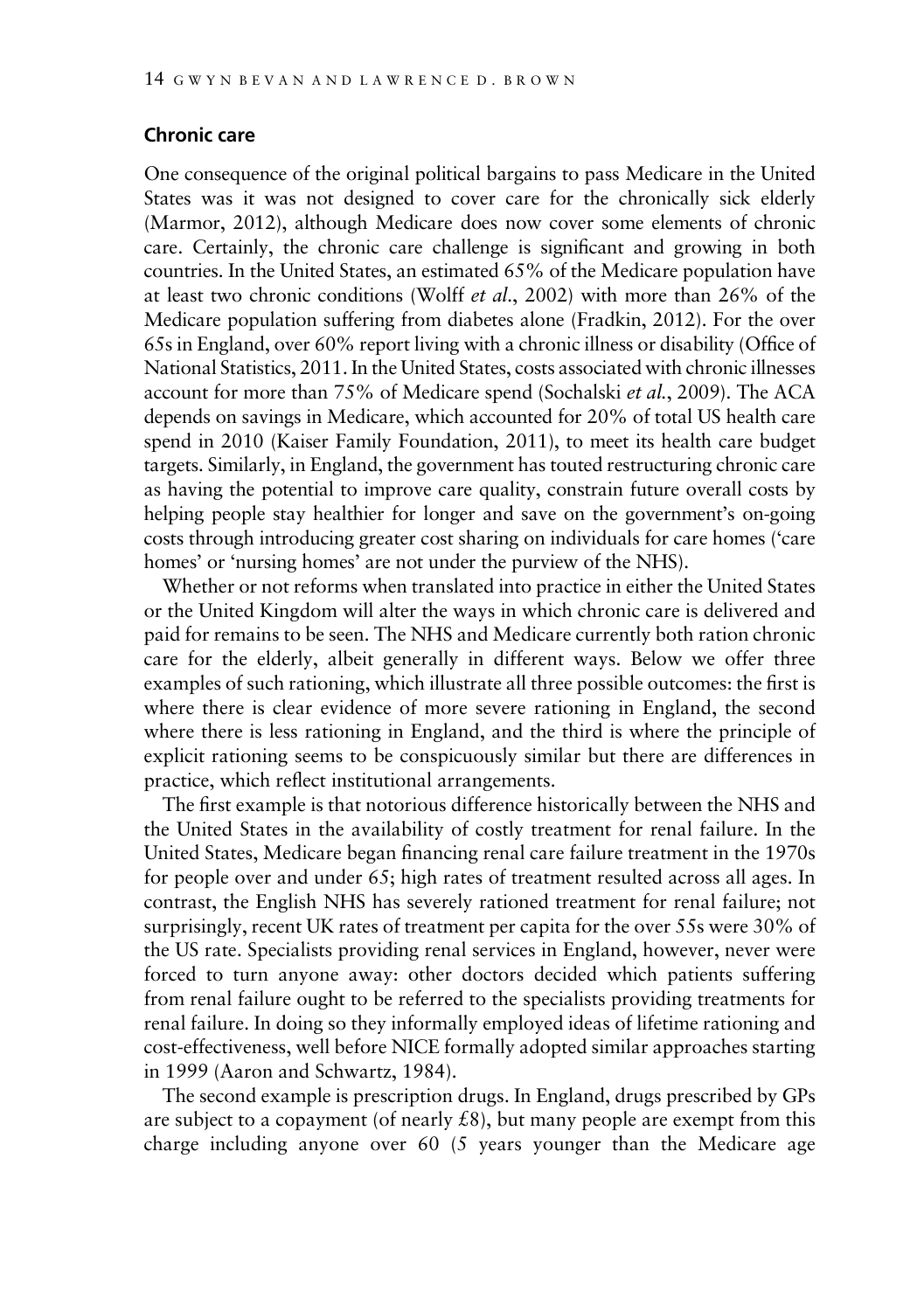threshold) provided the drugs have been approved by NICE (NHS Choices, [2014\)](#page-21-0). Despite public perceptions to the contrary, the English NHS must provide all medicines NICE has approved free-of-charge for those suffering from cancer, heart disease or other chronic conditions, or for people over 60. If a patient over 60 wants to take a drug not approved by NICE, he or she must pay an effective co-pay to cover the difference between the value NICE computed and the drug's actual cost (Faden and Chalkidou, [2011](#page-20-0)). In 2011, NICE extended its approval for some drugs for the treatment Alzheimer's disease, which had been restricted to those with moderate disease to mild disease (NICE, [2011\)](#page-21-0). In the United States, Medicare Part D began providing drug coverage for Medicare beneficiaries in 2006 (before 2006, Medicare enrolees had to pay for all prescriptions outside the hospital setting out-of-pocket or through supplemental drug insurance). Any drug prescribed by the patient's doctor is de facto covered, as there is no American NICE equivalent for pharmaceuticals. Unlike in the NHS, however, Medicare Part D plans include a deductible and a 25% co-payment up to an initial coverage limit, after which the Medicare enrolee pays the full cost of prescriptions until the full out-of-pocket threshold is reached. The ACA will eliminate that coverage gap, the so-called 'donut hole', by 2020. Until then, however, the United States clearly will continue rationing prescription drugs for its Medicare beneficiaries on the basis of ability to pay, which disproportionally impacts those suffering from chronic conditions. People 65 and older with two or more chronic conditions are about as likely to fill initial prescriptions in both the United States and England but older Americans vs their English counterparts are more likely to let prescriptions lapse because of cost concerns (Morgan and Kennedy, [2010\)](#page-21-0).

The third example is obesity, which is one of the leading risk factors associated with multiple chronic diseases, including heart disease, diabetes and many cancers on both sides of the Atlantic. Medicare covers bariatric surgery for Medicare beneficiaries suffering from type 2 diabetes, hypertension, coronary artery disease or arthritis who are also morbidly obese, defined as having a body mass index (BMI) of at least 35. That is an example of a Medicare National Coverage Determination (NCD), an assessment by Medicare's medical team that defines who is eligible for any new treatment: a positive NCD does not automatically follow an approval by the US Food and Drug Administration (FDA). Even though the NCD contains a public comment period, in which, by US law, agencies are required to solicit and consider the views and recommendations of the public, the NCD methodology is notably opaque, in contrast to NICE's commitment to transparency at each step of its evaluative and decision processes. Subsequent to a positive NCD decision, Medicare assigns a price to each treatment, technology, procedure or drug, which it updates every year. Medicare no longer mandates that the bariatric surgeries it covers occur in certain high-volume hospital settings only. (Centers for Medicare and Medicaid Services, [2013](#page-20-0)). In England, NICE guidance says that anyone with a BMI of 40 or more can be considered for bariatric surgery, as can those who would also qualify under Medicare's criteria: i.e., those with a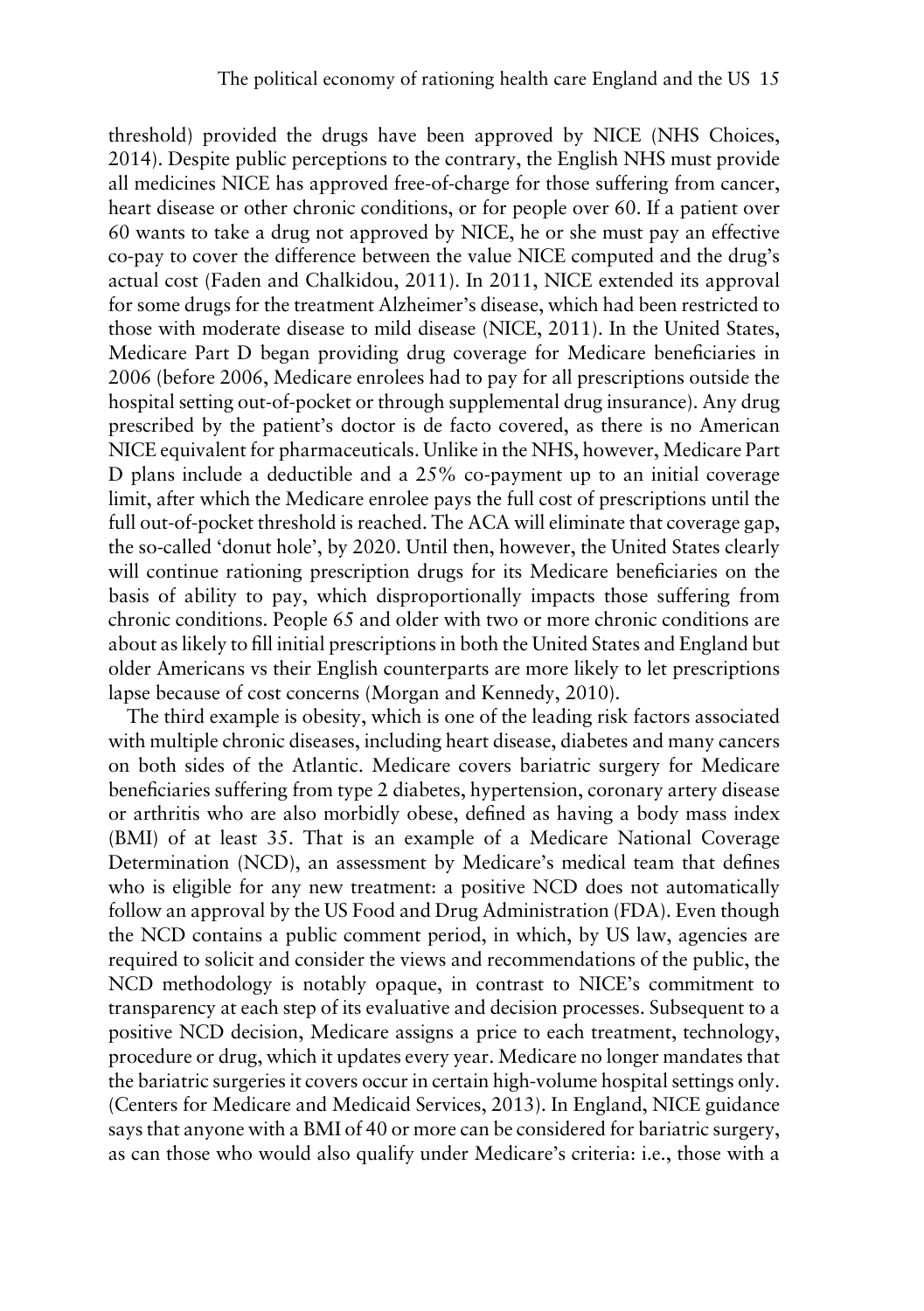BMI of at least 35 with an obesity-related chronic condition. Both Medicare and the NHS have explicitly disqualified those with a BMI less than 35 from coverage, even though in 2011, the FDA approved bariatric surgery for people with a BMI between 30 and 35 based on recent scientific findings that people in that category experienced improved health and fewer diabetes-related complications post surgery (FDA, [2011](#page-20-0)).

Although the explicit rationing policies are the same for bariatric surgery in Medicare and the NHS, actual access varies. In Medicare, if someone meets the eligibility criteria for bariatric surgery, he or she will be able to get the surgery performed at an approved hospital (albeit often with a 2–3 months wait). As with all inpatient and outpatient services, however, bariatric surgery for Medicare enrolees carries a variety of co-payments, up to an out-of-pocket maximum threshold across all inpatient services. Even within Medicare, this is another example of rationing by ability to pay because of the cumulative impact of the requirement for co-payments on people with multiple chronic conditions. In the NHS in England, lack of resources has resulted in many purchasers and GPs denying patients what NICE deems to be cost-effective bariatric surgery on the grounds that it is too costly, with many restricting bariatric surgery only to those with a BMI of 50 or above, and even then often requiring waits of 6 months or more (Royal College of Surgeons, 2010). Owen-Smith et al. [\(2013](#page-22-0)) highlighted the scale of rationing: 'less than 0.6% of those who are potentially eligible for bariatric surgery receive treatment on the NHS'. Sir Bruce Keogh is reported as saying that there was 'probably quite a strong case for us changing the threshold at which we offer bariatric surgery' to treat morbid obesity (UK House of Commons, Committee of Public Accounts, [2013,](#page-22-0) ev 25). Owen-Smith et al. report that the NHS atlas (NHS, [2010\)](#page-21-0) identified 93-fold variation in rates of bariatric surgery in England across 150 purchasers in England (over the period 2007–2008 to 2008–2009 after standardising for age and sex); and which, as Owen-Smith et al. point out, cannot be explained by differences in the prevalence of simple obesity. They argue that purchasers will struggle to achieve fairness and equity of provision in the current period of austerity.

#### **Discussion**

This article has argued that the differing powers of the executive arms of government have shaped the political settlements of the landmark legislative reforms of health care in the United States and England, which have in turn created different institutional arrangements with their own 'accidental logics'. The institutional arrangements in England are that the government decides the total budget for the NHS, how that is distributed and thus sets the context for the rationing of care; and, in the United States, the government's role within health care is in the main limited to being an additional third party payer. The outcomes of these institutional arrangements are stark differences in terms of total costs of health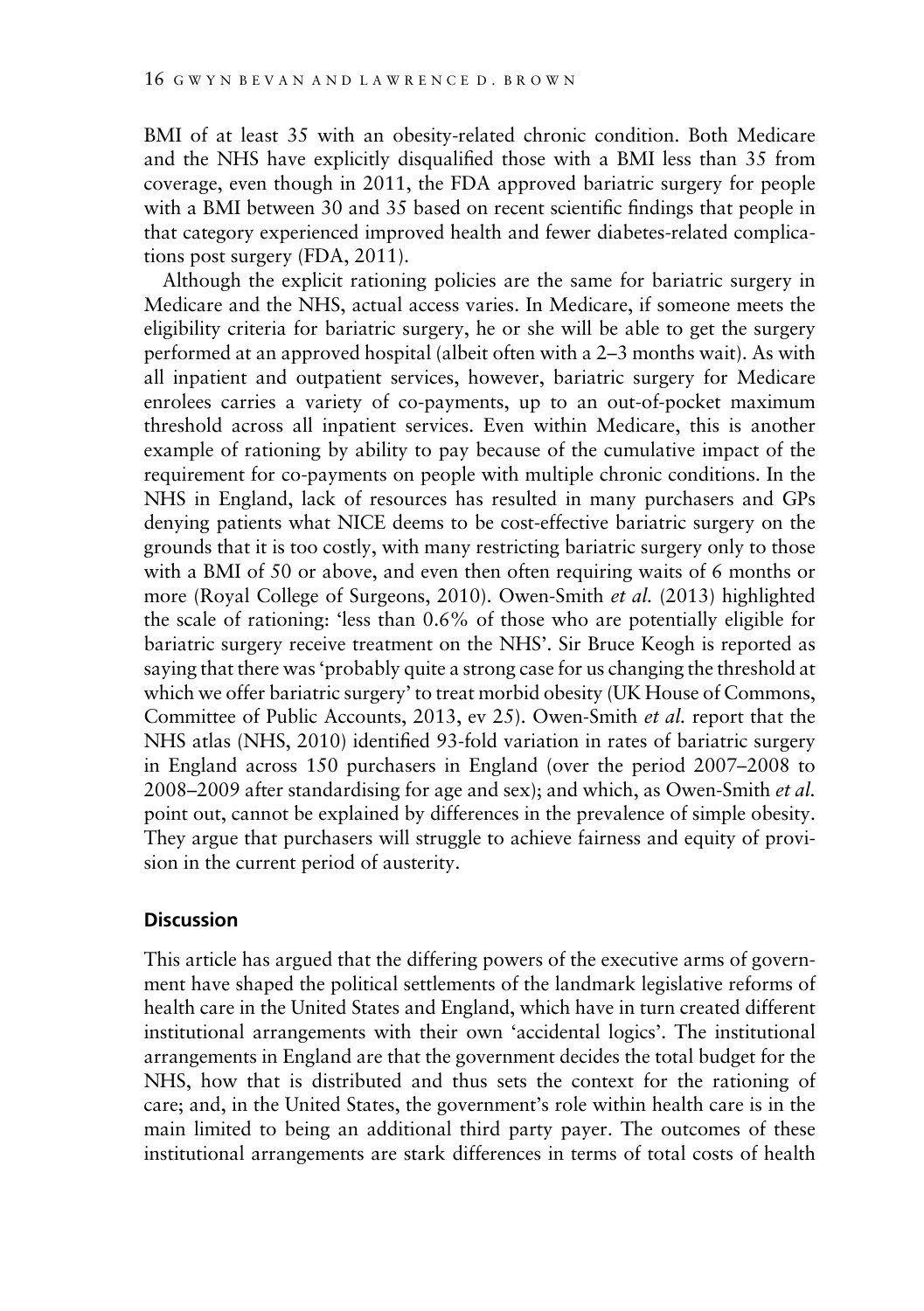care, coverage, the geographical distribution of resources, and the 'accidental logics' of what types of rationing of health care are and are not acceptable: in England it is accepted that within the NHS some beneficial health care will not be provided because it is too costly and it is unacceptable that access would depend on ability to pay; and in the United States the converse applies. As the reason for the differences in total costs is likely to be from differences in the uptake of new developments in technology for the elderly, we have examined how different institutional arrangements impact on the care of the elderly, in the United States and England for acute and EOL care, where technology matters, and chronic care, where technology is much less important.

The two comparative studies of acute care in Britain and the United States in the 1980s (Aaron and Schwartz, [1984\)](#page-19-0) and 2000s (Aaron et al., [2005](#page-19-0)) found stronger indications of lifetime rationing in the English NHS in the 1980s, a decade of severe resource constraints, than in the 2000s, a decade of increasing resources. But even after that substantial increase in NHS funding, the British rates for renal failure, coronary artery surgery, knee replacements, and use of CT scanners and MRI equipment were still below those for the United States. Recent studies suggest that, in the English NHS, the elderly are being denied beneficial surgery for hip and knee replacements, and cataracts. For EOL care, despite common objectives in both countries, the different institutional arrangements tend to mean more aggressive interventions in the United States and awareness of their opportunity costs in England. For chronic care: rates of treatment are higher in the United States than the United Kingdom for renal failure, which is funded by Medicare; the NHS has more generous coverage in providing prescription drugs without co-payment, although this 'donut hole' in the United States will eventually be filled by the ACA; and for bariatric surgery, rationing in England is by local purchasers and GPs as gatekeepers, which may or may not follow NICE guidance, and in the United States by individuals' responses to arrangements for cost sharing. More generally, in the United States it is toxic even to broach a topic that could be interpreted as lifetime rationing of Medicare enrollees (as illustrated by the furor about 'death panels') with an unintended consequence of rationing care for many poor Americans.

We began by pointing out how the current reforms to health care demonstrate the comparative power of the executive in England to impose top-down changes on the NHS and the comparative vulnerability of the executive in the United States to current vested interests from insurers and providers. In England the latest attempt to make provider competition generate incentives for improved performance has been implemented in an era of severe cost constraints with questions over how rationing will apply to the joint cost pressures from an ageing population and developments in technology. The legislative and constitutional proscription of lifetime rationing within the NHS removes what Daniels and Dworkin argued provides a sound basis of responding to those pressures. In the absence of lifetime rationing, the alternative formal bases of rationing are: using a modified form of cost-effectiveness that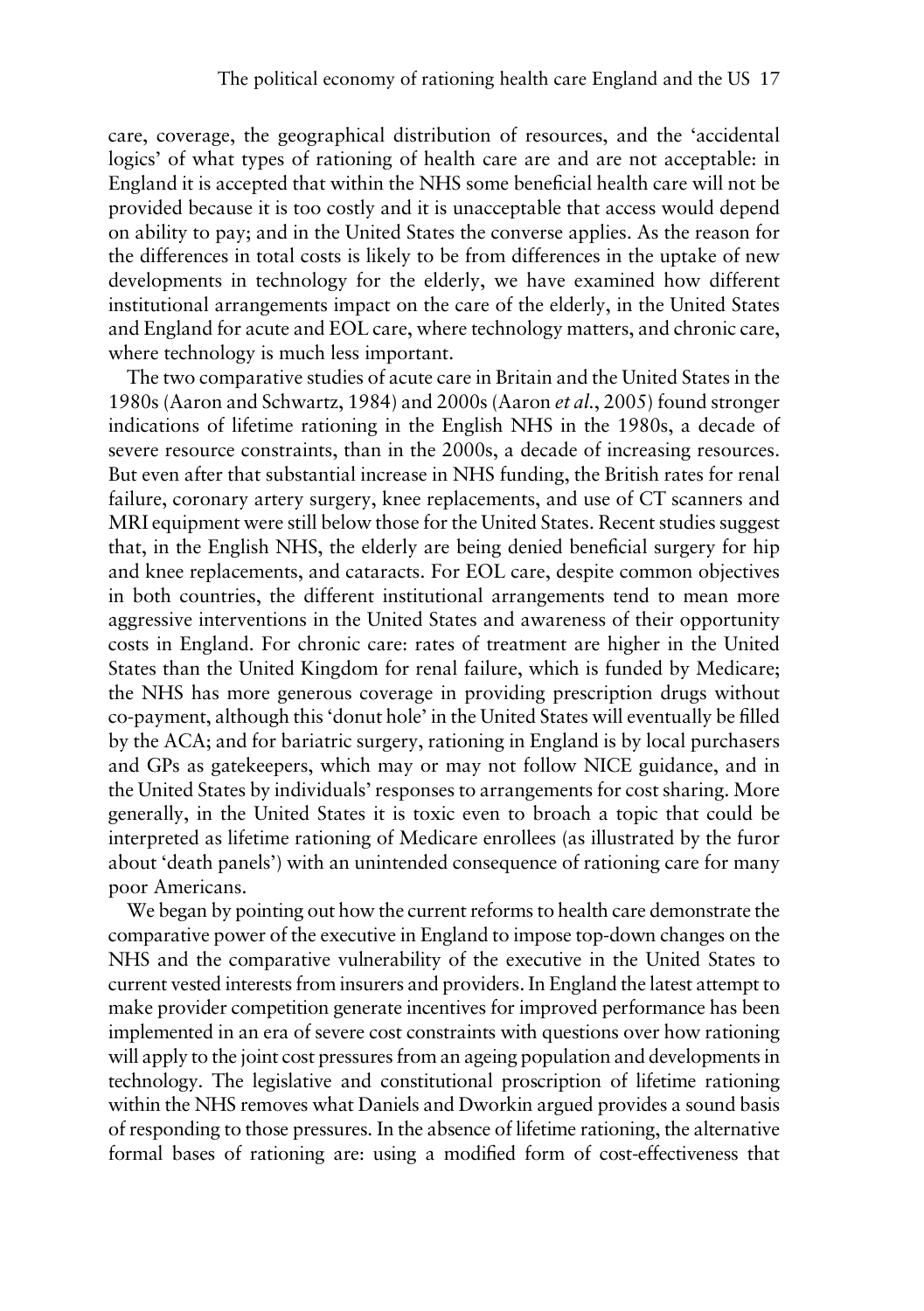<span id="page-19-0"></span>ignores differences in life expectancy, which raises formidable problems of interpersonal comparisons; or a lottery. In practice, a different kind of lottery is likely to develop which lacks the transparency of explicit deliberative approaches: by purchasers, with questions over 'postcode rationing'; and implicitly by doctors, making the complex clinical judgements over the benefits of treatment for the old as compared with the young, similar to that of the 1980s, as described by Aaron and Schwartz (1984). For the United States, the problem and central question are different. The political settlement that delivered the ACA is one of expansion in coverage (though perhaps, after the Supreme Court's ruling, less by means of Medicaid than was initially envisaged), with little real prospect of controlling escalation in costs. So, how will the system pay for the elderly and young alike, and in particular for new treatments for an ageing population? And will the elderly still have priority over those who are younger and poor?

#### Acknowledgements

The authors are grateful to contributions and comments from, and discussion with, Nicholas Barr, Oliver Bevan, Chelsea Clinton, Rudolf Klein and Ted Marmor. The usual disclaimer applies.

#### References

- Aaron, H. J. and W. B. Schwartz (1984), The Painful Prescription, Washington, DC: Brookings Institution.
- Aaron, H. J., W. B. Schwartz and M. Cox (2005), Can We Say No? The Challenge of Rationing Health Care, Washington, DC: Brookings Institution.
- Anderson, G. F., U. E. Reinhardt, P. S. Hussey and V. Petrosyan (2003), 'It's the prices, stupid: why the United States is so different from other countries', Health Affairs, 22(3): 89–105.
- Anderson, G. F., P. S. Hussey, B. K. Frogner and H. R. Waters (2005), 'Health spending in the United States and the rest of the industrialized world', Health Affairs, 24: 903–914.
- Arrow, K. J. (1963), 'Uncertainty and the welfare economics of medical care', American Economic Review, 53: 941–973.
- Barr, N. and P. Diamond (2006), 'The Economics of Pensions', Oxford Review of Economic Policy, 22(1): 15–39.
- Barer, M. L., R. G. Evans, C. Hertzman and J. Lomas (1987), 'Aging and health care utilization: new evidence on old fallacies', Social Science and Medicine, 24(10): 851–862.
- Beech, R., G. Bevan and N. Mays (1990), 'Spatial equity in the NHS: the death and rebirth of RAWP', in Harrison A. (ed.) Health Care UK 1990, Newbury: Policy Journals, 44–61.
- Bernstein, N. (2012), 'With Medicaid, Long-Term Care of Elderly Looms as Rising Cost', New York Times, 7 September.
- Bevan, A. (1978), In Place of Fear, London: Quartet.
- Bevan, G. (2009), 'The search for a proportionate care law by formula funding in the English NHS', Financial Accountability and Management, 25(1): 391–410.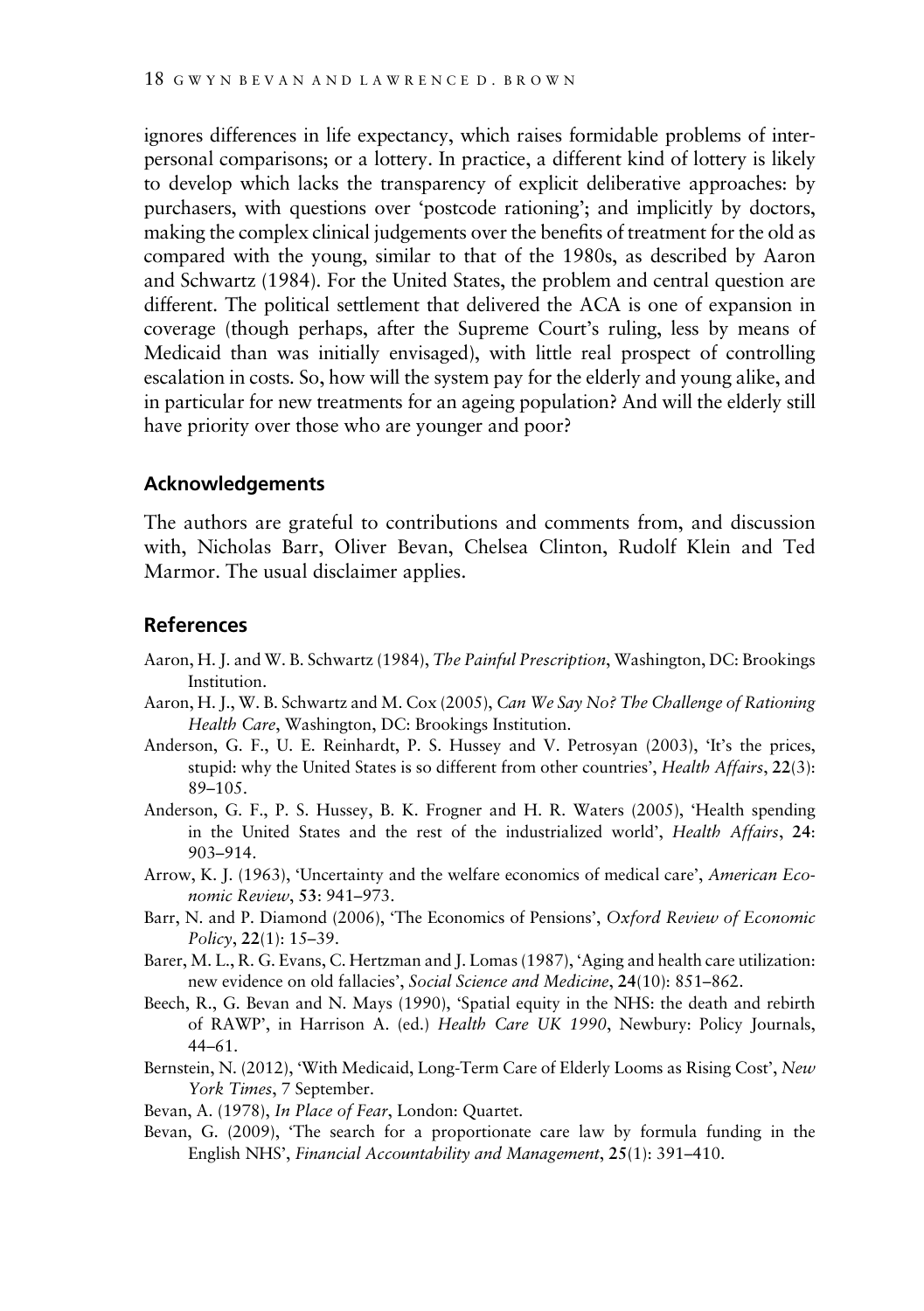- <span id="page-20-0"></span>Bevan, G. and C. Hood (2006), 'What's measured is what matters: targets and gaming in the English public health care system', Public Administration, 84(3): 517–538.
- Bevan, G. and R. Robinson (2005), 'The interplay between economic and political logics: path dependency in health care in England', Journal of Health Politics, Policy and Law, 30(1–2): 53–78.
- Brown, L. D. (2011), 'The elements of surprise: how health reform happened', Journal of Health Politics, Policy and Law, 36(3): 419–427.
- Brown, L. D. (2012a), 'The fox and the grapes: is real reform beyond reach in the United States?' Journal of Health Politics, Policy and Law, 37(4): 587–609.
- Brown, L. D. (2012b), 'Stealing On Insensibly': end-of-life politics in the United States', Health Economics, Policy and Law, 7(4): 467–483.
- Cabinet Office (2010), The Coalition: Our Programme for Government. [https://www.gov.uk/](https://www.gov.uk/government/uploads/system/uploads/attachment_data/file/78977/coalition_programme_for_government.pdf) [government/uploads/system/uploads/attachment\\_data/](https://www.gov.uk/government/uploads/system/uploads/attachment_data/file/78977/coalition_programme_for_government.pdf)file/78977/coalition\_programme\_ [for\\_government.pdf](https://www.gov.uk/government/uploads/system/uploads/attachment_data/file/78977/coalition_programme_for_government.pdf) [9 April 2014].
- Centers for Medicare and Medicaid Services (2013), Bariatric Surgery, Centers for Medicare and Medicaid Services: United States. [http://www.cms.gov/Medicare/Medicare-General-](http://www.cms.gov/Medicare/Medicare-General-Information/MedicareApprovedFacilitie/Bariatric-Surgery.html)[Information/MedicareApprovedFacilitie/Bariatric-Surgery.html](http://www.cms.gov/Medicare/Medicare-General-Information/MedicareApprovedFacilitie/Bariatric-Surgery.html) [9 April 2014].
- Claxton, K., S. Martin, M. Soares, N. Rice, E. Spackman, S. Hinde, N. Devlin, P. C. Smith and M. Sculpher (2013), Methods for the Estimation of the NICE Cost Effectiveness Threshold. Centre for Health Economics, University of York, CHE Research Paper, p. 81. [http://www.york.ac.uk/media/che/documents/papers/researchpapers/CHERP81\\_methods\\_](http://www.york.ac.uk/media/che/documents/papers/researchpapers/CHERP81_methods_estimation_NICE_costeffectiveness_threshold_%28Nov2013%29.pdf) [estimation\\_NICE\\_costeffectiveness\\_threshold\\_%28Nov2013%29.pdf](http://www.york.ac.uk/media/che/documents/papers/researchpapers/CHERP81_methods_estimation_NICE_costeffectiveness_threshold_%28Nov2013%29.pdf) [30 March 2014].
- Connolly, S., G. Bevan and N. Mays (2011), Funding and Performance of Healthcare System in the Four Countries of the UK Before and After Devolution, London: Nuffield Trust for Research and Policy Studies in Health Services.
- Daniels, N. (1990), *Just Health Care*, Cambridge: Cambridge University Press.
- Daniels, N. (2003), 'Democratic equality: Rawls's complex egalitarianism', in S. Freeman (ed.) The Cambridge Companion to Rawls, Cambridge: Cambridge University Press, 241–276.
- Department of Health (2007), 2006–07 and 2007–08 Primary Care Trust initial revenue resource limits. Table 4a.5 and Annex D, United Kingdom. [http://webarchive.national](http://webarchive.nationalarchives.gov.uk/+/www.dh.gov.uk/en/Managingyourorganisation/Financeandplanning/Allocations/DH_4104471) [archives.gov.uk/+/www.dh.gov.uk/en/Managingyourorganisation/Financeandplanning/](http://webarchive.nationalarchives.gov.uk/+/www.dh.gov.uk/en/Managingyourorganisation/Financeandplanning/Allocations/DH_4104471) [Allocations/DH\\_4104471](http://webarchive.nationalarchives.gov.uk/+/www.dh.gov.uk/en/Managingyourorganisation/Financeandplanning/Allocations/DH_4104471) [9 April 2014].
- Department of Health (2012), The NHS Constitution for England, London, United Kingdom: Department of Health [http://www.dh.gov.uk/prod\\_consum\\_dh/groups/dh\\_digitalassets/](http://www.dh.gov.uk/prod_consum_dh/groups/dh_digitalassets/@dh/@en/documents/digitalasset/dh_132958.pdf) [@dh/@en/documents/digitalasset/dh\\_132958.pdf](http://www.dh.gov.uk/prod_consum_dh/groups/dh_digitalassets/@dh/@en/documents/digitalasset/dh_132958.pdf) [9 April 2014].
- Dworkin, R. (1992), 'Justice in the distribution of health care', McGill Law Journal, 38: 883-898.
- Dworkin, R. (2000), Sovereign Virtue: The Theory and Practice of Equality, London: Harvard University Press.
- Eichner, J. and B. C. Vladeck (2005), 'Medicare as a catalyst for reducing health disparities', Health Affairs, 24(2): 365–375.
- Evans, R. G. (1987), 'Public health insurance: the collective purchase of individual care', Health Policy, 7: 115–134.
- Faden, R. R. and K. Chalkidou (2011), 'Determining the value of drugs the evolving British experience', The New England Journal of Medicine, 364: 1289–1291.
- Food and Drug Administration (FDA) (2011), FDA Expands Use of Banding System for Weight Loss, FDA: United States. [http://www.fda.gov/newsevents/newsroom/press](http://www.fda.gov/NewsEvents/Newsroom/PressAnnouncements/ucm245617.htm) [announcements/2011/ucm245617.htm](http://www.fda.gov/NewsEvents/Newsroom/PressAnnouncements/ucm245617.htm) [9 April 2014].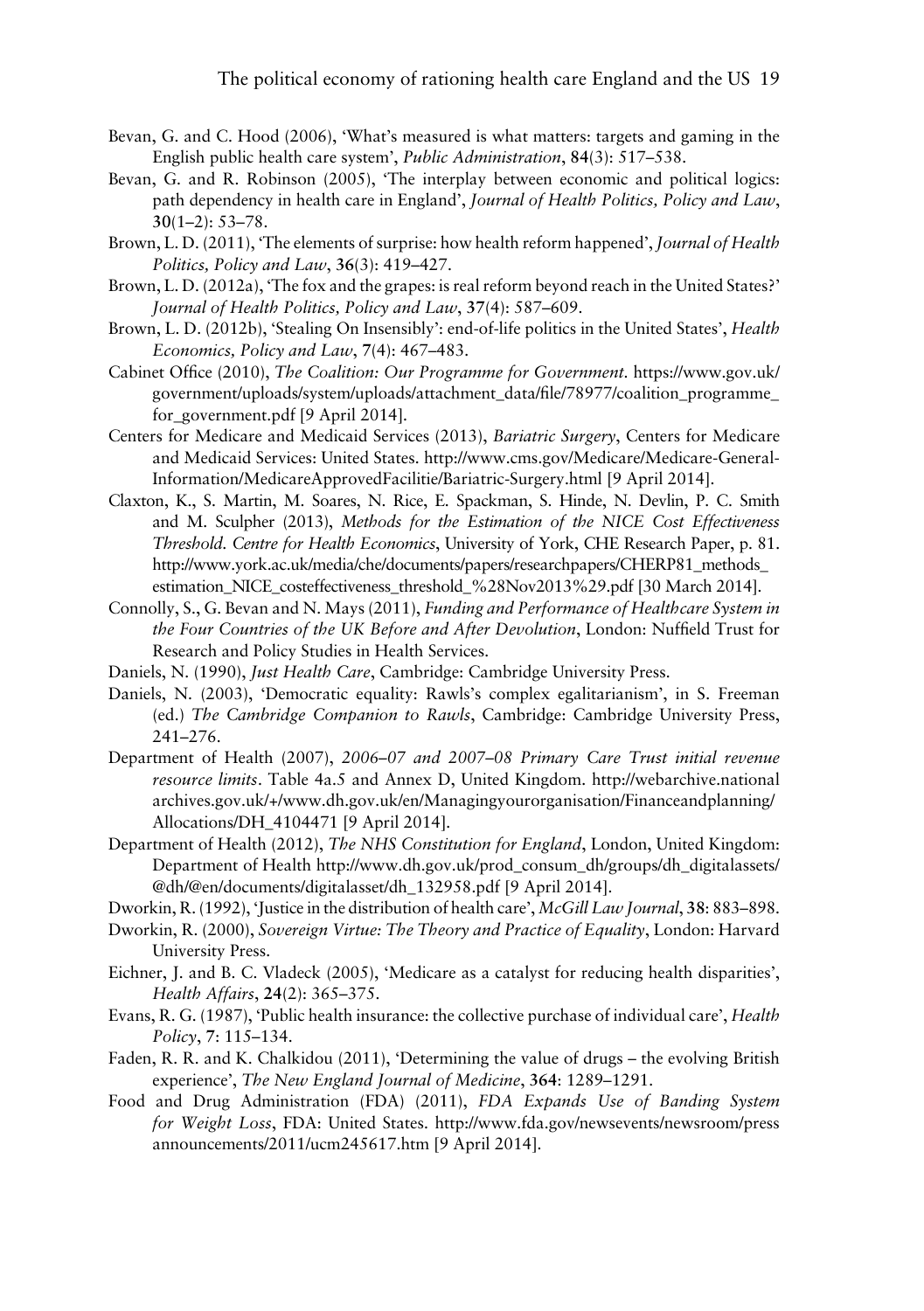- <span id="page-21-0"></span>Fradkin, J. E. (2012), 'Confronting the urgent challenge of diabetes: an overview', *Health* Affairs, 31(1): 12–19.
- Gawande, A. (2010), 'Letting go: what should medicine do when it can't save your life', New Yorker, 2 August. [http://www.newyorker.com/reporting/2010/08/02/100802fa\\_fact\\_](http://www.fda.gov/NewsEvents/Newsroom/PressAnnouncements/ucm245617.htm) [gawande](http://www.fda.gov/NewsEvents/Newsroom/PressAnnouncements/ucm245617.htm) [30 March 2014].
- Gottlieb, D. J., W. Zhou, Y. Song, K. G. Andrews, J. S. Skinner and J. M. Sutherland (2010), 'Prices don't drive regional Medicare spending variations', Health Affairs, 29(3): 537–543.
- Gray, B. H. (2011), England's Approach to Improving End-of-Life Care: A Strategy for Honoring Patients' Choices, New York: Commonwealth Fund.
- House of Commons, Public Accounts Committee (2009), End of Life Care. Nineteenth Report of Session 2008–09, London: Stationary Office.
- Jost, T. S. (2014), 'Implementing health reform: four years later', Health Affairs, 33(1): 7–10.
- Judge, A., N. J. Welton, J. Sandhu and Y. Ben-Shlomo (2010), 'Equity in access to total joint replacement of the hip and knee in England: cross sectional study', BMJ, 341: c4092.
- Kaiser Family Foundation (2011), Medicare Spending and Financing, Washington, DC: The Henry J. Kaiser Family Foundation.
- King's Fund (2000), Age Discrimination in Health and Social Care, London: King's Fund [http://www.](http://www.kingsfund.org.uk/publications/age-discrimination-health-and-social-care) [kingsfund.org.uk/publications/age-discrimination-health-and-social-care](http://www.kingsfund.org.uk/publications/age-discrimination-health-and-social-care) [30 March 2014].
- Klein, R. (2010), The New Politics of the NHS: From Creation to Reinvention, 6th edition, London: Radcliffe.
- Klein, R. and J. Maybin (2012), Thinking About Rationing, London: King's Fund.
- Marmor, T. (2000), The Politics of Medicare, second edition, New York: Aldine de Gruyter.
- Marmor, T. (2012), 'American health care policy and politics', in T. R. Marmor and R. Klein (eds), Politics Health and Health Care, London: Yale University Press, 37–52.
- Marmor, T. and G. J. McKissick (2012), 'Medicare's future', in T. R. Marmor and R. Klein (eds), Politics Health and Health Care, London: Yale University Press, 53–88.
- Morgan, S. and J. Kennedy (2010), Prescription Drug Accessibility and Affordability in the United States and Abroad, New York: The Commonwealth Fund.
- National Health Service (NHS) (2010), The NHS Atlas of Variation in Healthcare, United Kingdom: NHS.<http://www.rightcare.nhs.uk/index.php/atlas/atlas-of-variation-2011/> [9 April 2014].
- National Institute for Health and Clinical Excellence (NICE) (2011), NICE Draft Guidance Extends Recommendations on Alzheimer's Drugs, London, United Kingdom: National Institute for Health and Clinical Excellence [http://www.nice.org.uk/newsroom/](http://www.nice.org.uk/newsroom/pressreleases/NICEDRAFTGuidanceOnAlzheimersDrugs.jsp) [pressreleases/NICEDRAFTGuidanceOnAlzheimersDrugs.jsp](http://www.nice.org.uk/newsroom/pressreleases/NICEDRAFTGuidanceOnAlzheimersDrugs.jsp) [9 April 2014].
- National Institute for Health and Clinical Excellence (NICE) (2014), Technology Appraisal Recommendation Summary, United Kingdom: NICE. [http://www.nice.org.uk/news](http://www.nice.org.uk/newsroom/nicestatistics/TADecisionsRecommendationSummary.jsp) [room/nicestatistics/TADecisionsRecommendationSummary.jsp](http://www.nice.org.uk/newsroom/nicestatistics/TADecisionsRecommendationSummary.jsp) [9 April 2014].
- NHS Choices (2014), Your health, your way. [http://www.nhs.uk/planners/yourhealth/pages/](http://www.nhs.uk/NHSEngland/AboutNHSservices/pharmacists/Pages/pharmacistsandchemists.aspx) [prescriptioncosts.aspx](http://www.nhs.uk/NHSEngland/AboutNHSservices/pharmacists/Pages/pharmacistsandchemists.aspx) [30 March 2014].
- Neumann, P. J. and M. C. Weinstein (2010), 'Legislating against use of cost-effectiveness information', New England Journal of Medicine, 363: 1495–1497.
- Newhouse, J. P. (1993), 'An iconoclastic view of health cost containment', Health Affairs, 12(Supplement): 152–171.
- OECD (2011), Health at a Glance 2011. [http://www.oecd.org/els/health-systems/49105858.](http://www.oecd.org/els/health-systems/49105858.pdf) [pdf](http://www.oecd.org/els/health-systems/49105858.pdf) [30 March 2012].
- OECD (2013a), Health at a Glance 2013. [http://www.oecd.org/els/health-systems/Health-at-a-](http://www.oecd.org/els/health-systems/Health-at-a-Glance-2013.pdf)[Glance-2013.pdf](http://www.oecd.org/els/health-systems/Health-at-a-Glance-2013.pdf) [30 March 2012].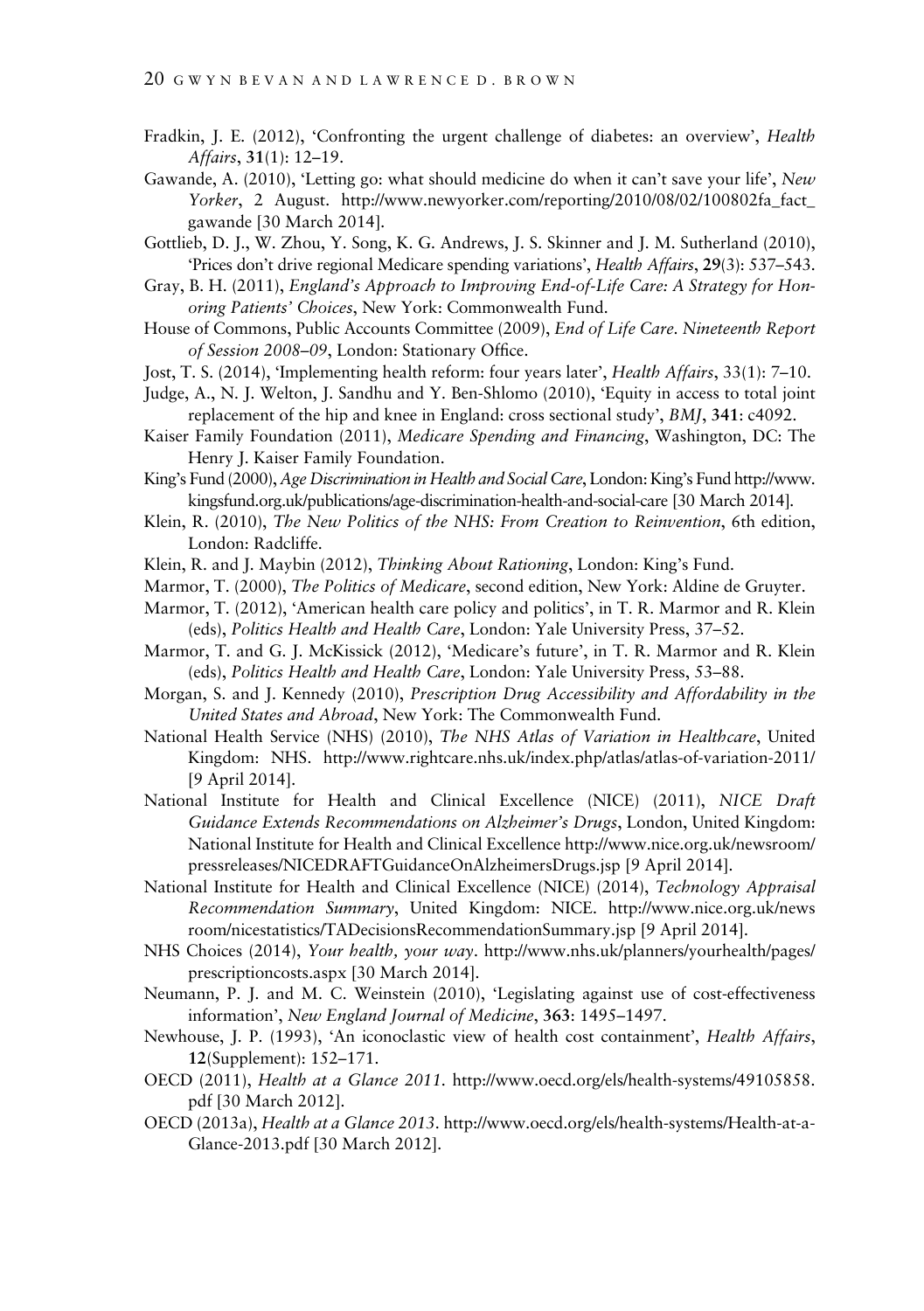- <span id="page-22-0"></span><OECD> (2013b), OECD Health Data 2013. [http://stats.oecd.org/Index.aspx?DataSetCode](http://stats.oecd.org/Index.aspx?DataSetCode=SHA)=SHA [30 March 2012].
- OECD (2013c), Life Expectancy in the US Rising Slower than Elsewhere, Says OECD. [http://](http://www.oecd.org/unitedstates/Briefing-Note-USA�-�2013.pdf) [www.oecd.org/unitedstates/Health-at-a-Glance-2013-Press-Release-USA.pdf](http://www.oecd.org/unitedstates/Briefing-Note-USA�-�2013.pdf) [30 March 2014].
- Office for National Statistics (2011), General Lifestyle Survey, 2009, United Kingdom: Office for National Statistics[.http://www.ons.gov.uk/ons/publications/re-reference-tables.html?](http://www.ons.gov.uk/ons/publications/re-reference-tables.html?edition=tcm%3A77-198839) edition=[tcm%3A77-198839](http://www.ons.gov.uk/ons/publications/re-reference-tables.html?edition=tcm%3A77-198839) [9 April 2014].
- Owen-Smith, A., R. Kipping, J. Donovan, C. Hine, C. Maslen and J. Coast (2013), 'A NICE example? Variation in provision of bariatric surgery in England', BMJ, 346: f2453.
- Reinhardt, U. E., P. S. Hussey and G. F. Anderson (2004), 'U.S. health care spending in an international context', Health Affairs, 23: 310–325.
- Royal College of Surgeons (2010), Royal College of Surgeons, Conference hears of 'unfair and unethical' access to NHS weight loss surgery', 21 January 2010, [www.rcseng.ac.uk/news/](http://www.rcseng.ac.uk/publications/docs/access-all-ages) [conference-hears-of-unfair-and-unethical-access-to-nhs-weight-loss-surgery](http://www.rcseng.ac.uk/publications/docs/access-all-ages) [9 April 2014].
- Royal College of Surgeons (2012), Access All Ages: Assessing the Impact of Age on Access to Surgical Treatment, London: Royal College of Surgeons. [http://www.rcseng.ac.uk/](http://www.rcseng.ac.uk/publications/docs/access-all-ages) [publications/docs/access-all-ages](http://www.rcseng.ac.uk/publications/docs/access-all-ages) [30 March 2014].
- Rutenberg., J. and J. Calmes (2009), 'False "Death Panel" rumor has some familiar roots', The New York Times, 13 August. [http://www.nytimes.com/2009/08/14/health/policy/](http://www.nytimes.com/2009�/�08/14/health/policy/14panel.html?_r=1) [14panel.html?\\_r](http://www.nytimes.com/2009�/�08/14/health/policy/14panel.html?_r=1)=1 [9 April 2014].
- Secretary of State for Health (2010), Equity and Excellence: Liberating the NHS. Cm7881, London: Department of Health.
- Skinner, J. (2011), 'Understanding prices and quantities in the US health care system', Journal of Health Politics, Policy and Law, 36(4): 791–801.
- Smith, S., J. P. Newhouse and M. S. Freeland (2009), 'Income, insurance, and technology: why does health spending outpace economic growth?' Health Affairs, 28: 1276–1284.
- Sochalski, J., T. Jaarsma, H. M. Krumholz, A. Laramee, J. J. McMurray, M. D. Naylor, M. W. Rich, B. Riegel and S. Stewart (2009), 'What works in chronic care management: the case of heart failure', Health Affairs, 28: 179–189.
- Steinbrook, R. (2008), 'Saying no isn't NICE the travails of Britain's National Institute for Health and Clinical Excellence', New England Journal of Medicine, 359: 1977–1981.
- Thorlby, R. and J. Maybin (2010), A High-Performing NHS? A Review of Progress 1997–2010, London: The King's Fund.
- Timmins, N. (2012), Never Again? The story of the Health and Social Care Act 2012, London: King's Fund and Institute for Government.
- Tuohy, C. (1999), Accidental Logics. The Dynamics of Change in the Health Care Arena in the United States, Britain and Canada, New York: Oxford University Press.
- UK House of Commons, Committee of Public Accounts (2013), Department of Health: Progress in Making NHS Efficiency Savings. Thirty-Ninth Report of Session 2012–13. HC 865, London: The Stationery Office Limited. [http://www.publications.parliament.](http://www.publications.parliament.uk/pa/cm201213/cmselect/cmpubacc/865�/�865.pdf) [uk/pa/cm201213/cmselect/cmpubacc/865/865.pdf](http://www.publications.parliament.uk/pa/cm201213/cmselect/cmpubacc/865�/�865.pdf) [30 March 2014].
- Webster, C. (1988), The Health Services Since the War. Volume I. Problems of the National Health Service Before 1957, London: HMSO.
- Webster, C. (ed.) (1991), Aneurin Bevan on the National Health Service, Oxford: University of Oxford.